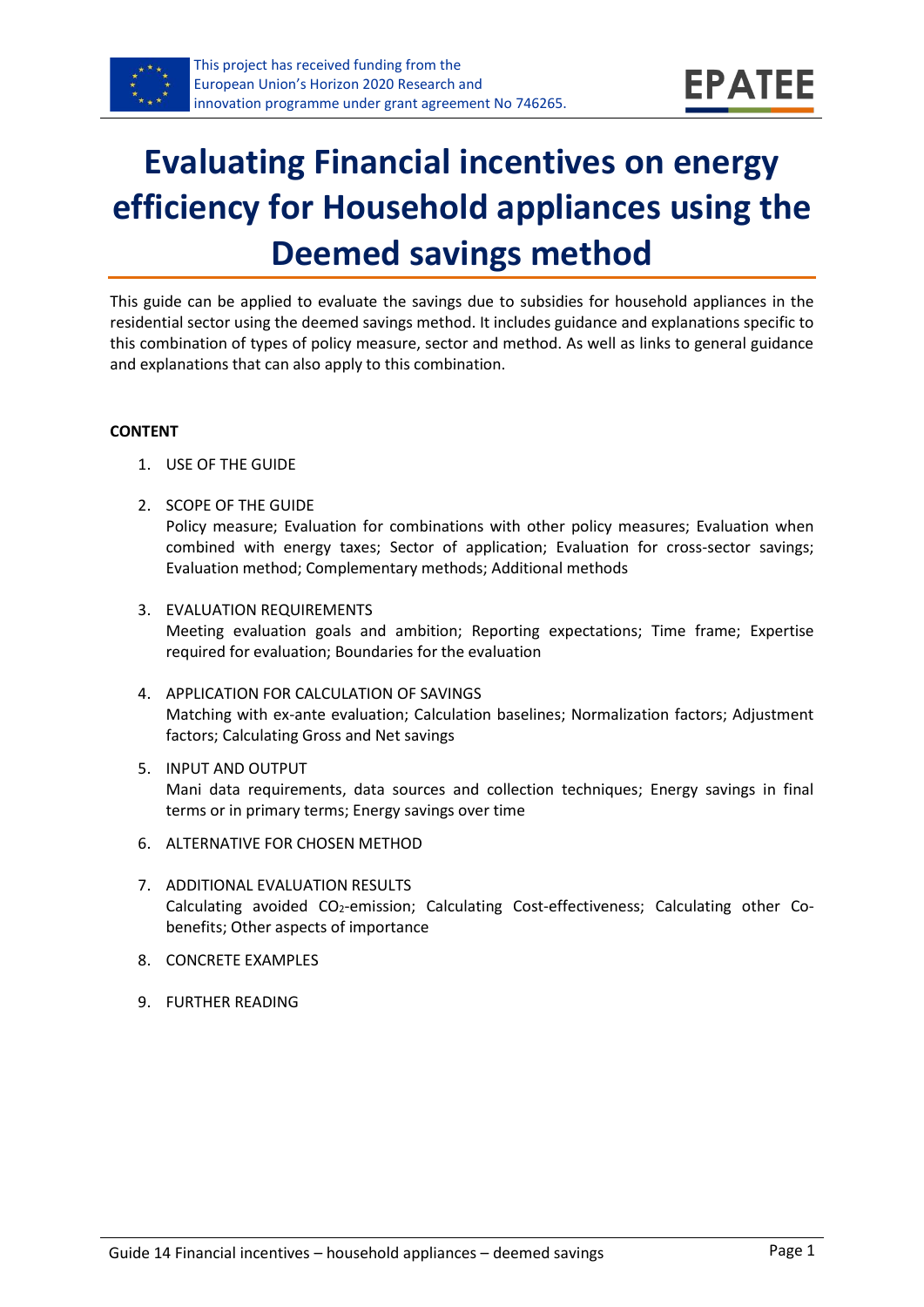# **1 | USE OF THE GUIDE – AUDIENCE, OBJECTIVES AND FOCUS**

The primary **audience** for this guide concerns energy efficiency programme designers, implementers or supervisors, and evaluators looking for guidance on the evaluation process of energy savings in the scope of this guide.

Although the application of this guide will generally concern the national level, account will be taken of issues at EU level when relevant (e.g. the specific format of saving figures for the EED).

This guide is not about the preceding step in the evaluation process, the choice of the method. About this previous step in the evaluation process, see the guidance provided [here.](https://www.epatee-toolbox.eu/wp-content/uploads/2019/04/epatee_integrating_evaluation_into_policy_cycle.pdf) However, after presenting the capabilities and limitations of the guide at hand, the user will be offered alternatives for the method within this guide (see section [6\)](#page-0-0).

The **objective** of this guide is to provide:

- Information on the scope of the guide that enables the user to decide whether this guide is suited to his/her needs, and whether complementary or additional method(s) could be needed or useful (sectio[n 2\)](#page-0-1);
- Guidance about specifying the evaluation objectives and requirements (section [3\)](#page-0-2);
- Guidance about key methodological choices to calculate energy savings (section [4\)](#page-0-3);
- Guidance about the inputs (data requirements) and outputs of the method (energy savings metrics) (sectio[n 5\)](#page-0-4)**;**
- Possible alternative methods (with pros and cons) (section [6\)](#page-0-0)
- Background about evaluation results other than energy savings (sectio[n 7\)](#page-0-5);
- Relevant examples, case studies and/or good practices (section [8\)](#page-0-6);
- Relevant references for further reading (section [9\)](#page-0-7).

The guide is intended for assessing realised (ex-post) energy savings. However, account is taken of earlier (ex-ante) evaluations of expected savings, if available (see section [4\)](#page-0-3).

The **focus** of the guide is on impact evaluation, i.e. determining the energy savings, but not on how this has been reached through a step by step process with intermediate results (process evaluation).

Readers looking for the basic and general principles of energy efficiency evaluation may find the followin[g link](https://www.epatee-toolbox.eu/evaluation-principles-and-methods/) useful.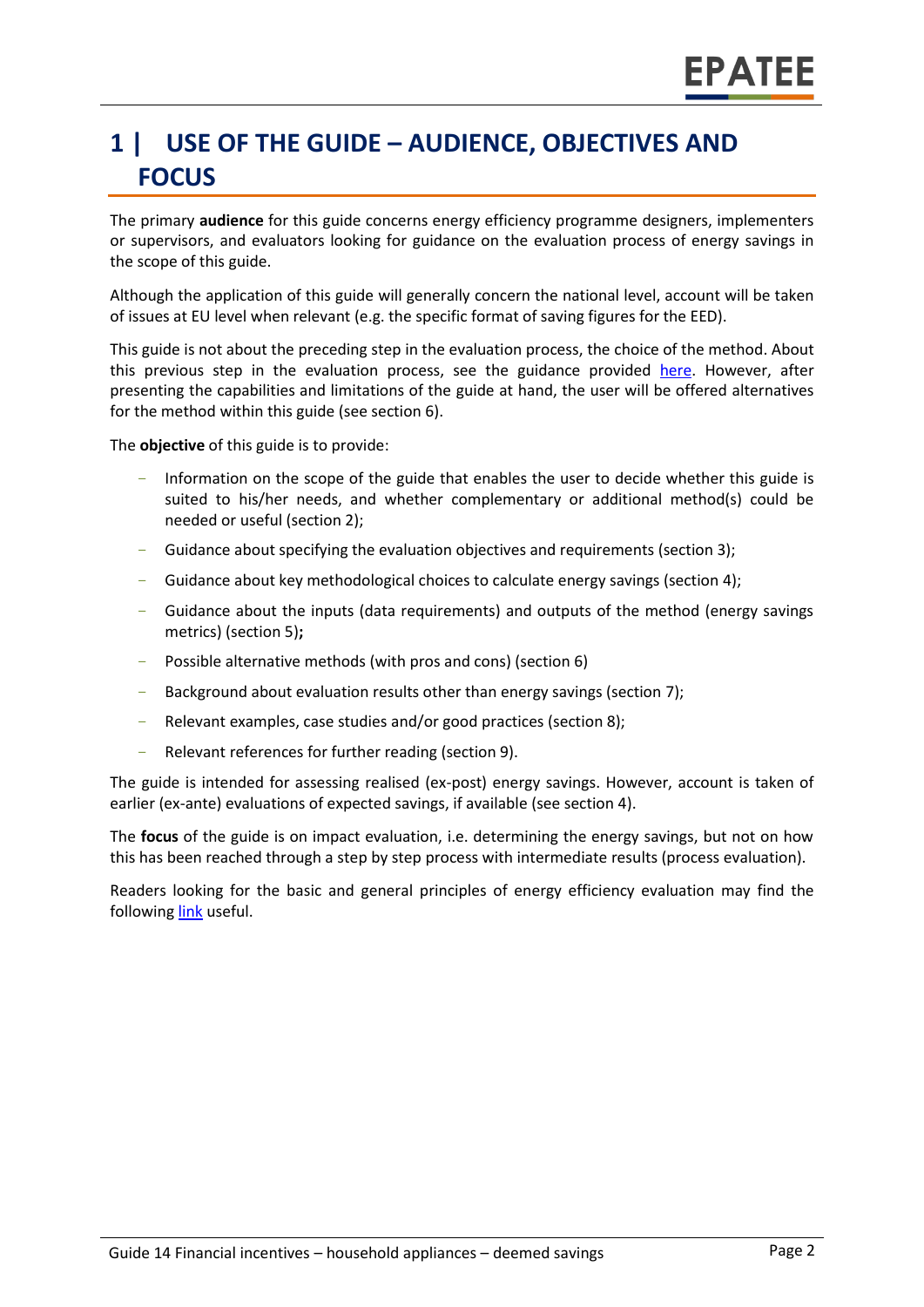# **2 | SCOPE OF THE GUIDE – POLICY, SECTOR and METHOD**

#### **2.1 About financial incentives**

More information and examples on the different subtypes residing under the main type Grants & Subsidies (GS) can be found [here](http://www.measures-odyssee-mure.eu/) and [here.](https://www.epatee-lib.eu/) The focus of this guide is restricted to household appliances.

Financial incentives are restricted to subsidies for efficient electrical appliances that should make it more attractive to buy more efficient products. An important element in the subsidy schemes is the target group, which normally consists of all consumers or of specific segments of consumer groups based on income criteria (as for instance subsidies for low income households or households on energy poverty).

The subsidies are often combined with efficiency standards in the form of energy labels (sometimes indicated as Minimum Energy Performance Standards – MEPS). MEPS for appliances can be considered *specific standards* as they are set specifically for a type (or even sub-type) of appliance (e.g. refrigerator, dishwasher, boiler). The evaluation should focus on separating the effect of the subsidy from the autonomous development: part of the increased share of more efficient appliances will happen due to other developments than the subsidy, for example the growing availability of more efficient appliances.

Information on incentives like subsidies can be can be foun[d here.](https://ec.europa.eu/energy/intelligent/projects/en/projects/emeees)

### **2.2 Evaluation for a combination of policy measure types**

In practice, subsidies are most often implemented jointly with energy labelling schemes (type of policy: legislative/information, such as the Energy Labelling regulations) to help the replacement of the most inefficient appliances in the stock. When subsidies are combined with other policy measures types it is assumed that the overall savings are mainly resulting from the policy measure at hand. Likewise, when subsidies for low income households (or energy poverty groups) are combined with other social policies, overlaps can take place. However, the evaluation concerns the combined savings effect of both policy measures. The guide is not capable of attributing part of the (overall) calculated savings to each of the policy measures (see also Double counting in the section on Gross to Net savings). A practical approach for combined policy measure types is to perform the evaluation for the set of policy measures as such, or to attribute the savings to the policy measure deemed to have the strongest effect.

Overlaps (and complementarities) can also occur with other types of policy measures, such as:

- Minimum Energy Performance Standards (MEPS)
- Taxes on electricity prices (see below)
- Programmes for energy advice for households
- Other voluntary labelling schemes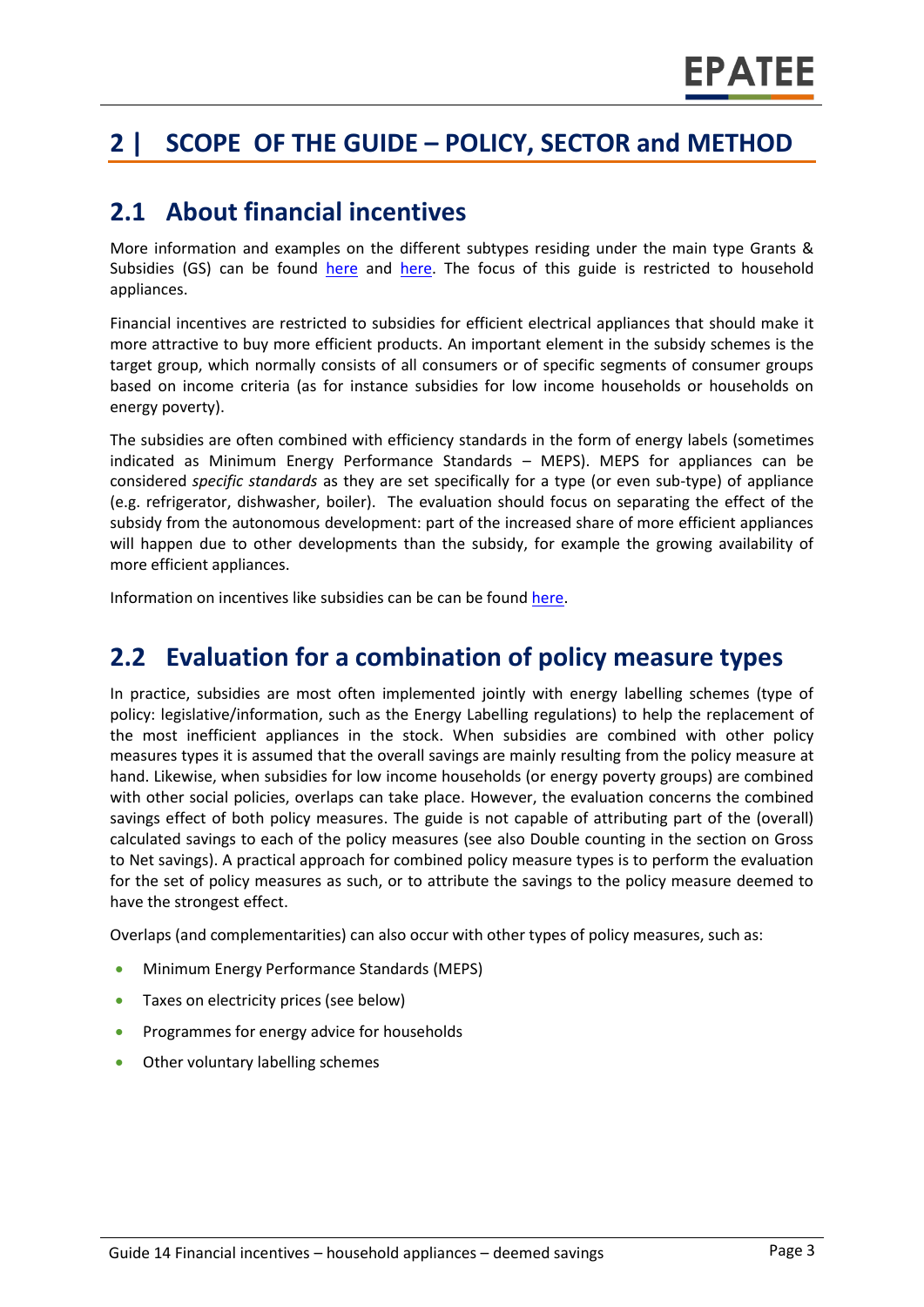#### **2.3 Evaluation when combined with energy taxes**

The calculated savings effect of subsidies can overlap with that of the energy tax (in practice mostly electricity tax). Increasing the energy prices makes appliances with higher energy efficiency more attractive as their lifecycle cost decreases (compared to less efficient appliances). Both instruments (subsidies and energy taxes) thus act in the same direction: encouraging customers to buy more efficient appliances. Hence the overlap when evaluating the respective effects. Special care is required when dealing with energy taxes and subsidies for low income households.

The guide is not capable of attributing part of the (overall) calculated savings to either subsidies or the energy tax. For dealing with this overlap see section on Calculating Gross and Net savings.

One practical way to avoid overlap in the energy savings counted for subsidies and energy taxes can thus be to consider that the savings from buying more efficient appliances are attributed to subsidies. Whereas energy savings from an efficient use of the appliances are attributed to energy taxes (that can for example counteract possible rebound effects). In practice, this can be done by calculating first the savings from subsidies, and then deduct them from the total savings calculated for the energy taxes.

### **2.4 About household appliances**

Household appliances are electrical appliances that are not fixed to the building, and not meant as the standard heating option. The appliances covered are washing machines, driers, fridges, TV and radio, ICT etc.

The list of household appliances and devices (with sub-types when relevant), eligible for subsidies, are normally the ones covered by EcoDesign regulations is (as of May 2019): Lighting; Heaters (Local space heaters, Space and water heaters, Solid fuel boilers, Air heating and cooling products); Fridges and freezers; Vacuum cleaners; Washing machines; Tumble driers; Air conditioners and comfort fans; Ventilation units; Air heating and cooling products; Televisions; Set-top boxes; Cooking appliances; Dishwashers; Pumps (Water pumps, Circulators); Computers; Game consoles; Off mode, standby and networked standby. For more details and updates about the list of energy-using products covered by the EcoDesign and Energy Labelling regulations, see [here.](https://ec.europa.eu/info/energy-climate-change-environment/standards-tools-and-labels/products-labelling-rules-and-requirements/energy-label-and-ecodesign/energy-efficient-products_en)

Information on (sub)sectors defined in the Toolbox can be found [here,](https://www.epatee-toolbox.eu/wp-content/uploads/2018/10/Definitions-and-typologies-related-to-energy-savings-evaluation.pdf) chapter 2, p.17

### **2.5 Evaluation for cross-sector saving actions**

This guide is also applicable to evaluate cross-sector savings, e.g. more efficient PCs in offices, provided that the data needed are available for all relevant sectors.

# **2.6 About deemed savings**

The Energy Efficiency Directive (2018(2002), Annex V(1.a)) defines "deemed savings" as "*results of previous independently monitored energy improvements in similar installations*". They are also often called ex-ante or stipulated savings.

Deemed savings, in the case of subsidies on electrical appliances, are an estimate of the energy saved for one appliance type. To determine the total savings due to the subsidy scheme, the deemed savings are multiplied by the total amount of efficient appliances (see Complementary methods), and also by the fraction of efficient appliances bought because of the subsidy scheme (see chapter 4).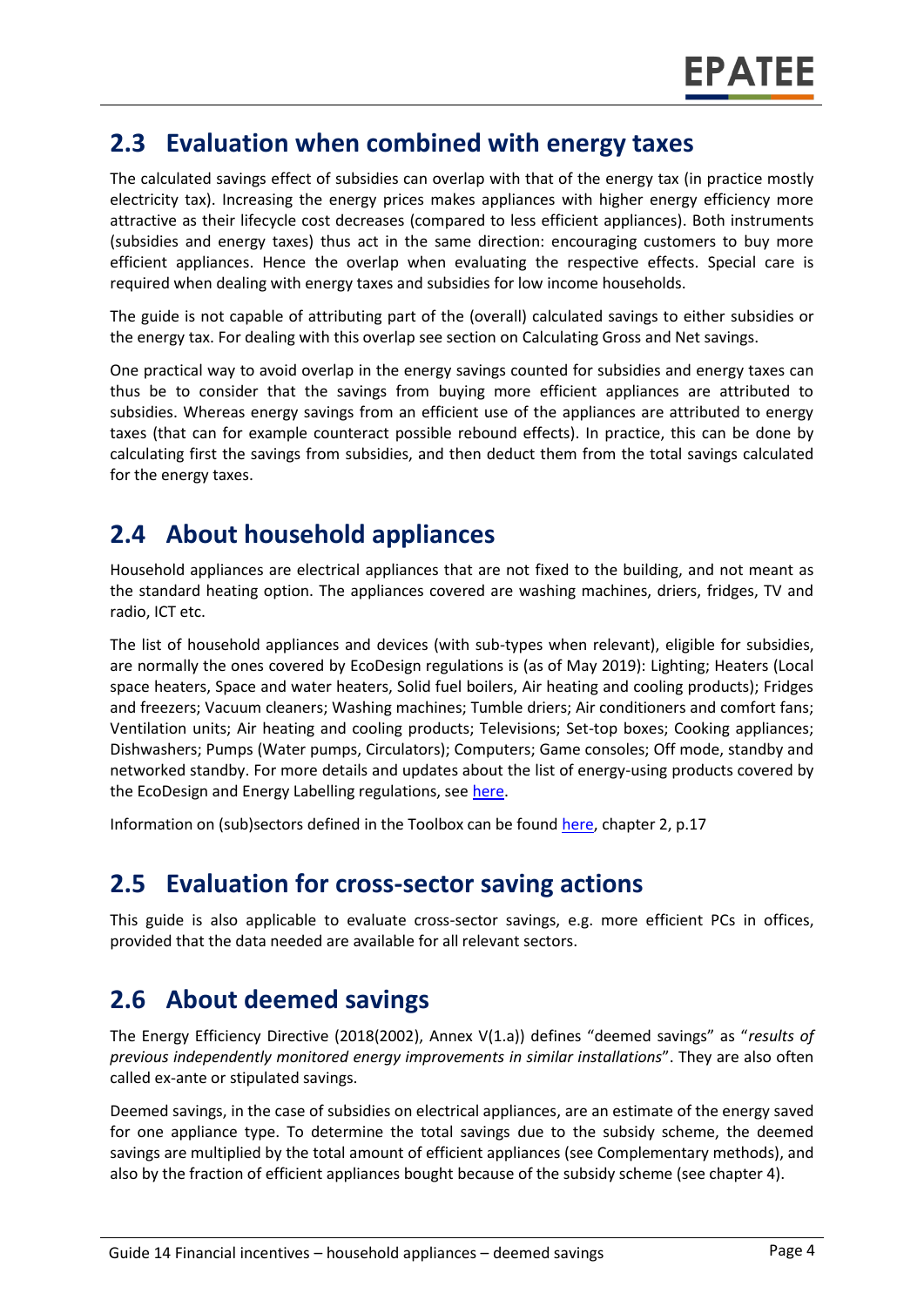Information about the various evaluation methods can be found [here,](https://www.epatee-toolbox.eu/wp-content/uploads/2019/04/Saving_calculation_methods_for_EPATEE_Toobox_2019_04_24.pdf) table 1 and 2. This source also covers the combination of the method at hand with other methods, which will be dealt with below.

#### **2.7 Complementary methods to determine total savings**

Complementary methods are methods that are required, in addition to the primary selected method, to calculate energy savings.

The method at hand is meant to calculate unitary savings for one appliance. These unitary savings should be multiplied by the number of saving actions or participants in order to get the calculated total savings. The number of actions, i.e. more efficient appliances purchased, can be obtained in various ways. See this [link,](https://www.epatee-toolbox.eu/evaluation-principles-and-methods/general-principles/saving-calculation-methods-and-their-application-in-the-epatee-toolbox/) table 2 and 3. The number of actions (in this case efficient appliances bought) is sometimes directly available from the monitoring of policy measures, such as in case of a subsidy scheme.

For more information about methods to calculate unitary savings, see thi[s link,](https://www.epatee-toolbox.eu/evaluation-principles-and-methods/general-principles/saving-calculation-methods-and-their-application-in-the-epatee-toolbox/) table 2.

Complementarities are found in the diffusion indicators method (Specific Guidance 7), which concerns the determination of the number of actions or participants (more specifically here the number of appliances).

### **2.8 Additional methods to increase reliability of the results**

An additional method can be applied on top of deemed savings to improve the reliability of the evaluation results and/or the cost-effectiveness of the evaluation approach.

As deemed savings are estimates based on expert judgement, laboratory research or other sources, their reliability is unknown. It depends on the quality of the research and whether the data and assumptions used to calculate the deemed savings represent the actions and their conditions of implementation well. Measurement of savings (direct measurement) for a sample group of the saving actions can be an additional method to check the deemed savings. For more guidance about sampling issues and methods, see for example [\(Khawaja et al 2017\)](https://www.nrel.gov/docs/fy17osti/68567.pdf). While direct measurement will usually have a high accuracy to determine the electricity consumption of the appliances measured or tested, it can have limitations or uncertainties in estimating the total savings. For example, due to difficulties in defining a relevant baseline situation or in estimating representative results as mentioned above. The methods "stock modelling" or "diffusion indicators" can then be relevant additional methods to provide more reliable estimates about the baseline situation and the number of actions.

Surveys can also be used as an additional method to investigate factors influencing the energy consumption of appliances, such as user behaviours (see for example [Cabrera et al. 2015\)](https://e3p.jrc.ec.europa.eu/publications/proceedings-8th-international-conference-energy-efficiency-domestic-appliances-and).

Combining methods can increase the reliability of the savings figures and is more cost-effective than measurement for all dwellings.

For possible combinations with an additional method see chapter 6 in thi[s link.](https://www.epatee-toolbox.eu/evaluation-principles-and-methods/general-principles/saving-calculation-methods-and-their-application-in-the-epatee-toolbox/)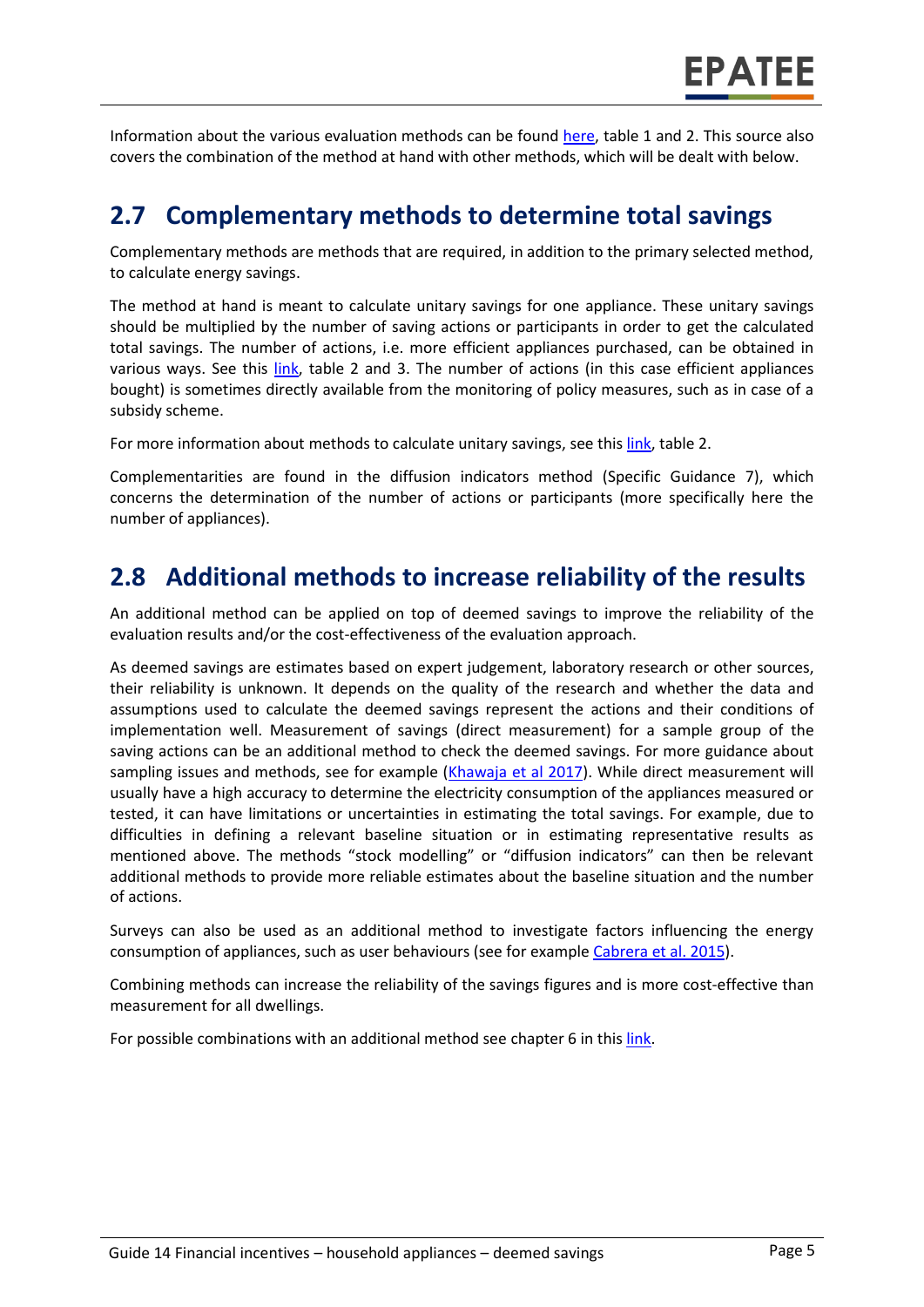# **3 | EVALUATION OBJECTIVES and REQUIREMENTS**

# **3.1 Meeting evaluation goals and ambition**

The table shows whether this guide can be used to report on general evaluation goals or criteria. See also this [document.](https://www.epatee-lib.eu/media/docs/D4_EMEEES_Final.pdf)

| General types of evaluation goals or criteria                        | Level of ambition | <b>Remarks</b>                                                                                                                                                                                                                                                                                           |
|----------------------------------------------------------------------|-------------------|----------------------------------------------------------------------------------------------------------------------------------------------------------------------------------------------------------------------------------------------------------------------------------------------------------|
| Calculation of realized energy savings from<br>saving actions        | medium            | Depending on the<br>complementary method used<br>to estimate unitary energy<br>consumption or savings, and<br>the normalization factors<br>taken into account:<br>Low in case of diffusion<br>indicators or standardized<br>energy consumption from<br>energy label without any<br>normalization factor. |
| Calculation of energy savings attributed to the<br>policy measure(s) | low               | Hard to estimate due to free<br>riders                                                                                                                                                                                                                                                                   |
| Cost-effectiveness of saving action (for end-<br>users)              | medium            |                                                                                                                                                                                                                                                                                                          |
| Cost-effectiveness of policy (government<br>spending)                | low               | Due to free riders                                                                                                                                                                                                                                                                                       |
| CO <sub>2</sub> -emission reduction from saving actions              | medium            | CO <sub>2</sub> per kWh known                                                                                                                                                                                                                                                                            |
| $CO2$ -emission reduction attributed to the<br>policy measure(s)     | low               | Due to free riders                                                                                                                                                                                                                                                                                       |

The evaluation objectives depend mostly on the needs and priorities of policy makers (e.g. public authorities in charge of designing, revising subsidy schemes). Experience subsidy schemes shows that two of the most frequent key evaluation questions are: 1) how well the policies are implemented and received (process evaluation); and 2) what have the policies achieved (impact evaluation) (Corry [Smith et al. 2016\)](https://storage.googleapis.com/clasp-siteattachments/IEPPEC-Paper_Ex-post-impact-evaluations_Final.pdf). This guidance is focused on impact evaluation, and more specifically the evaluation of energy savings.

For more information on verification of actual energy savings and attribution/baseline/corrections, see section 4, and for cost-effectiveness and emission reduction see section 7.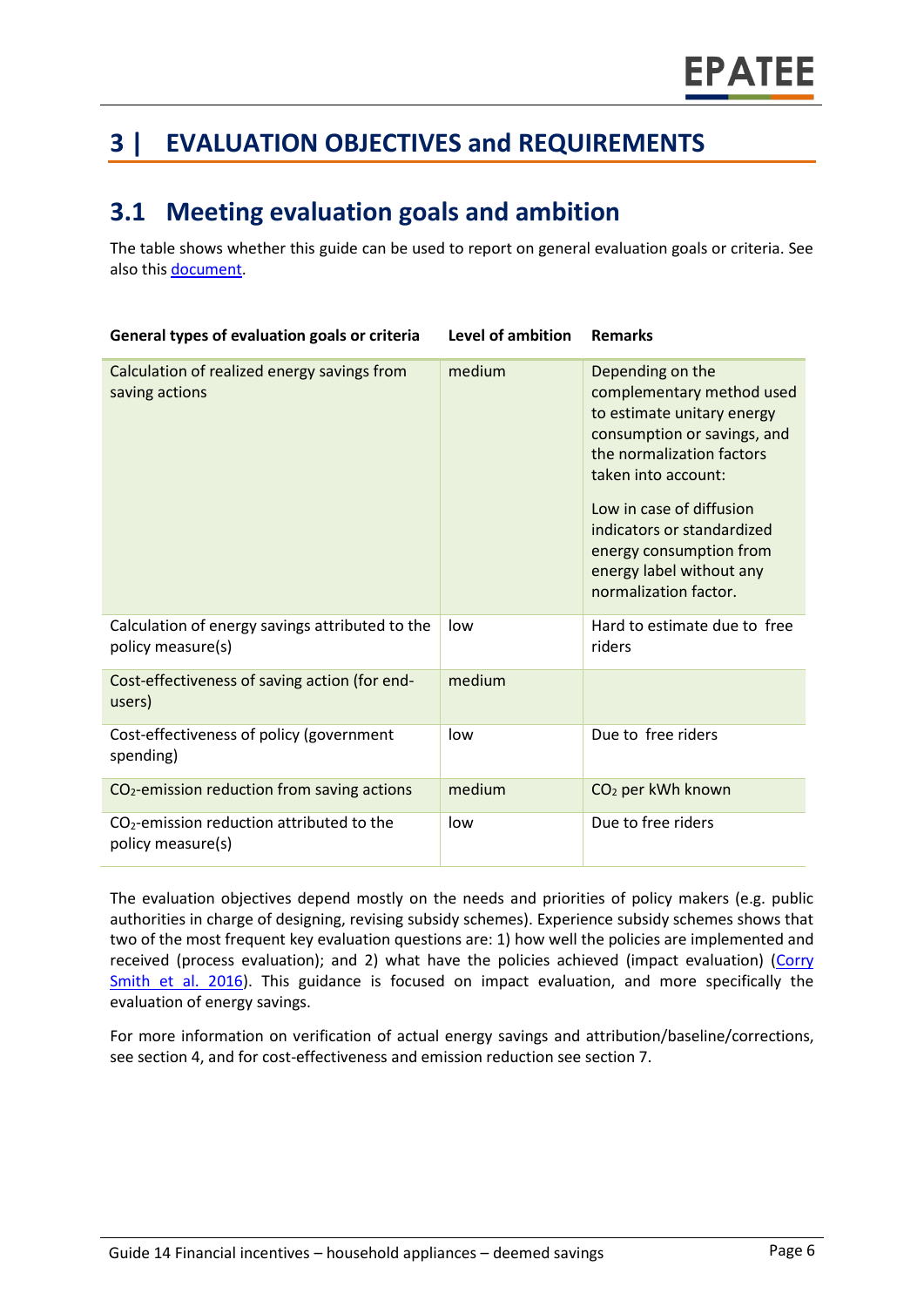# **3.2 Reporting expectations**

The following methods will make it possible to report (net) savings of subsidies for household appliances. In practice, the deemed savings method is usually associated with a very low effort (cf. costs related to the direct measurement).

- Gross and Net savings
- Yearly or cumulative savings
- Market transformation due to subsidy scheme (only supply of more efficient appliances).

# **3.3 Time frame for evaluation**

The length of the period under evaluation is dependent on the active period of the policy measure, the need to monitor developments before the implementation of savings actions (in case of methods based on before/after saving actions), and the time needed to present (reliable enough) results or impacts that fit into the decision making process. In some cases, the periodicity of evaluation can be set by law.

The planning of evaluation activities concerns regular monitoring of energy consumption and factors that define consumption, intermediate check of (ex-ante) estimated (unitary) savings through measuring or surveys, intermediate evaluations to improve the policy implementation and the final evaluation and reporting.

The use of deemed savings can be complemented by other methods to verify their reliability, and possibly update them (see *Additional methods to increase reliability of the results* in section 2). These additional methods have different timeframes. It is thus recommended to consider how the combination of evaluation activities should be planned. Especially to ensure the feasibility of the corresponding data collection and to optimize the use of resources (time and budget). See also planning of evaluation in the lin[k here.](https://www.epatee-toolbox.eu/wp-content/uploads/2019/04/epatee_integrating_evaluation_into_policy_cycle.pdf)

# **3.4 Expertise needed for chosen method**

Knowledge about purchasing behaviour is needed to set up and evaluate subsidy schemes for appliances, especially the size of the free rider effect. Substantial knowledge of the policy background for energy efficiency in appliances (e.g. about the Ecodesign and energy labelling regulations) is a prerequisite to analyse the impacts of MEPS and possible interactions with other policy measures, in order to unveil the additional effect of subsidies.

### **3.5 Boundaries for the evaluation**

The scope of subsidy schemes for electrical appliances is national and can be restricted to specific types of appliances. Appliances (innovative) that do not fall under the deemed savings technology lists will need to be estimated separately.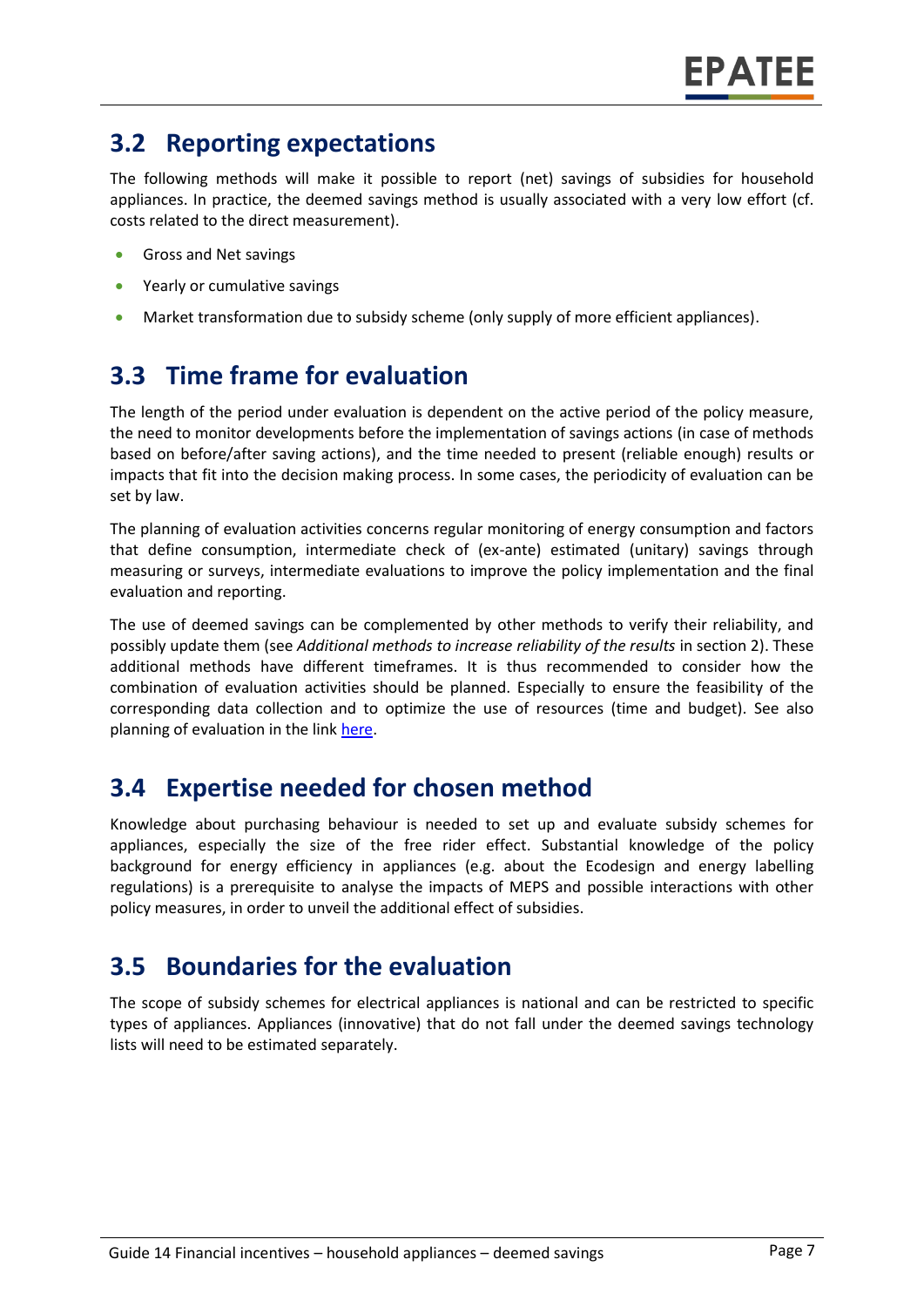# **4 | KEY METHODOLOGICAL CHOICES FOR CALCULATION OF ENERGY SAVINGS**

This section deals with key methodological choices to be considered when calculating energy savings: consistency between ex-ante and ex-post evaluation, baseline, normalization and adjustment factors. These choices are important **to document** when reporting energy savings, to ensure the **transparency** of the results.

General principles of calculating realized savings using different methods can be found [here](https://www.epatee-lib.eu/media/docs/D4_EMEEES_Final.pdf) and [here.](https://www.epatee-lib.eu/media/docs/EMEEES_WP3_Report_Final.pdf)

The deemed savings method estimates the energy saved per type of appliance depending on the energy label and the hours of use per appliance type. To estimate the effect of the policy, it also needs to take into account which part of the sales of more efficient appliances is due to the policy. Depending on the baseline option chosen, **adjustment factors** might be needed to assess net or additional savings.

### **4.1 Matching method with earlier ex-ante evaluation**

From the viewpoint of methodological consistency and data availability using the same method in the ex-ante evaluation and in this guide on ex-post evaluation might be an obvious choice. For the guide at hand the ex-ante evaluation method deemed savings is indeed available.

The ex-post method deemed savings can be combined with a different method for the ex-ante evaluation, such as engineering estimate or stock modelling, depending on the evaluation objectives, timeframe and data available for the situation after implementing the actions. For possible combinations of methods applied ex-ante and ex-post, see chapter 7 in this [document.](https://www.epatee-toolbox.eu/wp-content/uploads/2019/04/Saving_calculation_methods_for_EPATEE_Toobox_2019_04_24.pdf)

In practice, ex-ante and ex-post evaluations are applied consecutively. The ex-post evaluation builds on an ex-ante evaluation that makes use of data coming from previous ex-post evaluation or studies (e.g. about previous periods of the same policy measure, or about the same types of energy saving actions as the ones promoted by the new policy measure). These previous ex-post studies could have used another type of method as well.

When different methods are used for the ex-ante and ex-post evaluations, comparisons should be done with caution. Especially, differences in the baselines, data used and factors taken into account should be analysed.

### **4.2 Calculation baselines**

Energy savings are defined in general as the difference between the actual situation and a reference situation without the saving actions (and without the policy measures that influence these saving actions, taking into account also the free-rider effects). In case of saving actions the reference situation can be defined using various calculation baselines: Before/after, With/without, Trend, Target/control group and Minimum efficiency standards, see furthe[r here.](https://www.epatee-toolbox.eu/wp-content/uploads/2019/04/Application_of_KB_savings_baselines_and_correction_factors_in_the_Toolbox_and_PSMCs_190418_.pdf)

Total savings are found by multiplying the unitary savings per action by the number of actions. The chosen baseline can define the total savings through the unitary savings, but also through the number of actions.

The applicable baseline in this case is "With/without" (subsidies for efficient appliances). The definition of a baseline scenario often requires stock modelling or similar analysis, taking into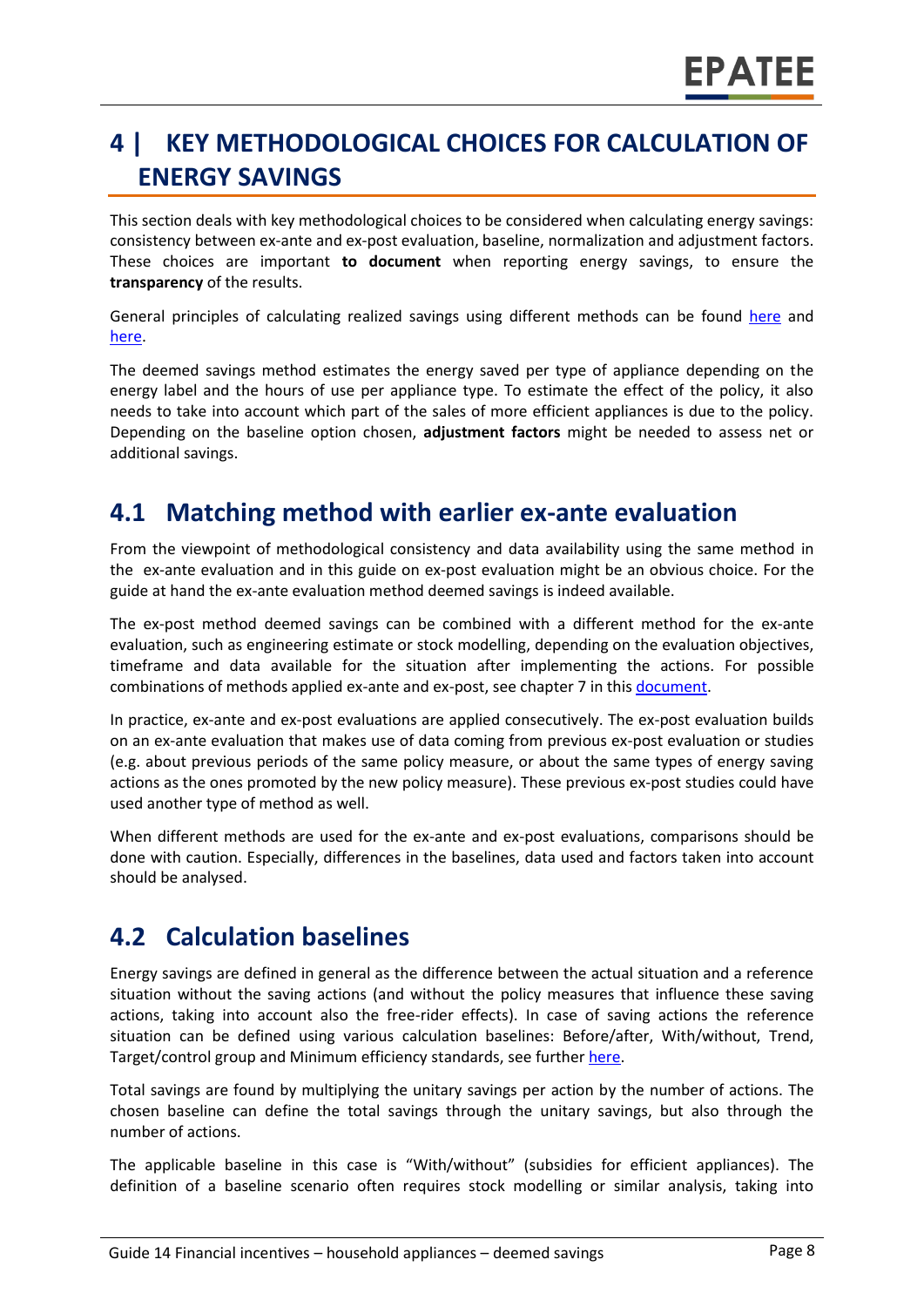account the existing stock of appliances, replacement rates or patterns, and trends in market shares (per energy class).

The results of the baseline scenario used to calculate the energy savings (to understand in essence which part of the purchase due to subsidy is autonomous) will usually be:

- Either directly a time series of average unitary energy consumption per type of appliance for the appliances sold each year included in the time series.
- Or a time series with the estimated market shares per energy class for each year included in the time series.

Baseline or business-as-usual scenarios are commonly used for ex-ante evaluations (for example for impact assessments). Using the same baseline scenario for the ex-post evaluation help ensuring consistency. However, the baseline scenario can also be adapted for the ex-post evaluation, for example to take into account unforeseen changes in the context (e.g. economic crisis) or improvements in data about appliances' energy consumption.

#### **4.3 Normalization factors**

The calculation with baseline With/without provides a change in energy consumption that should be corrected for influences on energy consumption other than the saving actions. When evaluating energy savings from household appliances, these so-called normalization factors can be **weather**  (with effect on consumption, depending on the type of appliance), the **rebound** effect and other changes in energy behaviours related to the appliances under evaluation. All normalization factors affect total savings through the unitary savings.

For the guide at hand the normalization factors can concern the rebound effect, see table [1 here.](https://www.epatee-toolbox.eu/wp-content/uploads/2019/04/Saving_calculation_methods_for_EPATEE_Toobox_2019_04_24.pdf)

The rebound effect, the extra energy consumption of more intense use of the appliance or buying a larger appliance, is due to lower running costs of the appliance. When evaluating policies related to appliances, a type of rebound effects other than the intensity of use might need to be considered: rebound effects related to the size or number of appliances. For example, the fact that the new appliance consumes less energy can make that households will buy larger or more sophisticated appliances, or will have more appliances of the same type (for example, keeping the old refrigerator as secondary refrigerator). These effects can be challenging to assess, as they can be due to other reasons than the MEPS, for example due to an increase of the household income, or to the marketing of the manufacturers and retailers encouraging households to buy larger appliances. The evaluation of these market transformation effects or trends goes beyond the scope of this guidance.

For a more general discussion about normalization factors see this [link](https://www.epatee-toolbox.eu/wp-content/uploads/2019/04/Saving_calculation_methods_for_EPATEE_Toobox_2019_04_24.pdf) on normalization and adjustment factors, gross and net savings, etc. and in this [link](https://www.academia.edu/14979876/Evaluating_energy_efficiency_policy_measures_and_DSM_programmes) o[r here.](https://www.eceee.org/library/conference_proceedings/eceee_Summer_Studies/2017/8-monitoring-and-evaluation-building-confidence-and-enhancing-practices/impacts-and-cost-effectiveness-of-major-energy-efficiency-policies-for-existing-buildings-what-do-we-exactly-know-and-what-can-we-learn/)

### **4.4 Adjustment factors**

Adjustment factors define which part of the calculated energy savings can be attributed to a policy measure or meets the definition of savings specified in the evaluation objectives or reporting requirements (see next section on "Calculating Gross and Net savings).

Adjustment factors can concern the Free rider effect, the Spill-over/multiplier effect, Additionality and Non-compliance (see also this [link,](https://www.epatee-toolbox.eu/evaluation-principles-and-methods/general-principles/saving-calculation-methods-and-their-application-in-the-epatee-toolbox/) table 1).

Additionality and non-compliance are connected to unitary savings, while free riders and spill-over work through the number of actions.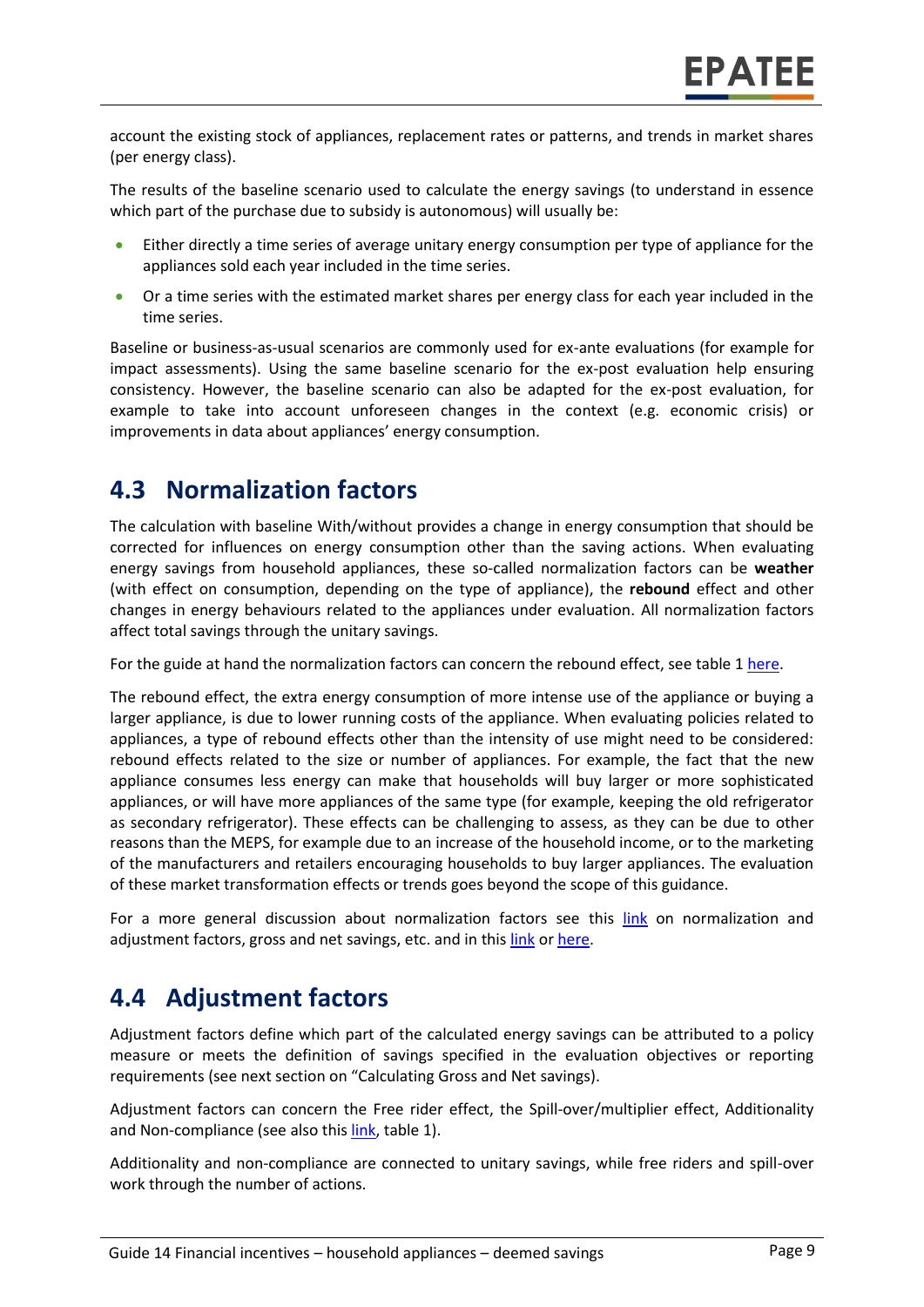Double counting might be relevant in case of another policy focusing on the same saving actions as evaluated with the specific guidance at hand. Double counting can only be accounted for at a higher level than individual specific guidances**;** see Distinction of energy efficiency improvement measures by type of appropriate evaluation method, [here](https://www.epatee-lib.eu/media/docs/EMEEES_WP2_D1_Assessment_existing_evaluation_2008-04-21.pdf) and [here.](https://www.academia.edu/14979876/Evaluating_energy_efficiency_policy_measures_and_DSM_programmes)

See also [link](https://www.epatee-toolbox.eu/wp-content/uploads/2019/04/Saving_calculation_methods_for_EPATEE_Toobox_2019_04_24.pdf) to note "Saving calculation methods and their application in the Epatee Toolbox".

The adjustment factors to consider in priority are for the free rider effect, spill-over and noncompliance. For free riders a distinction must be made between saving actions due to the policy measure and actions which would have been taken anyway.

The deemed savings method does not provide this information directly, thus other ways must be found, such as a survey among participants to the policy measure about their motivation, or application of Randomized Controlled Trial (RCT) or Quasi-experimental design (see further in this [topical case study\)](https://www.epatee-toolbox.eu/evaluation-principles-and-methods/epatee-topical-case-study-evaluating-net-energy-savings/).

In order to correct for non-compliance due to inappropriate implementation of saving actions, data should be available of sample-wise checks on the implementation.

#### **4.5 Calculating Gross and Net energy savings**

Gross savings concern the calculated savings from saving actions using a chosen baseline and normalization factors. Net savings concern the savings attributed to the subsidies.

When calculating savings a distinction must be made for **unitary savings** times the **number of actions;** see [here.](https://www.epatee-lib.eu/media/docs/D4_EMEEES_Final.pdf)

Gross unitary savings can be calculated using the deemed savings and correcting for the normalization factor (here the rebound effect). The number of actions is the number of subsidized appliances.

Net unitary savings can be calculated from gross unitary savings by applying the adjustment factor non-compliance (see previous section). The net number of actions follows from the gross number, corrected for the adjustment factors free riders and spill-over. See [here](https://www.academia.edu/14979876/Evaluating_energy_efficiency_policy_measures_and_DSM_programmes) and [here.](https://www.epatee-lib.eu/media/docs/D4_EMEEES_Final.pdf)

The savings should be corrected for the Double counting effect, i.e. the overlap between the savings due to subsidies and savings due to other policy measures. The overlap in the calculated savings of both policy measures cannot be processed at the level of a guide but must be corrected at the level of savings due to overall policy portfolios. For addressing double counting see [here](https://www.academia.edu/14979876/Evaluating_energy_efficiency_policy_measures_and_DSM_programmes) or [here.](https://www.epatee-lib.eu/media/docs/D4_EMEEES_Final.pdf)

See also chapter 8 on Concrete examples.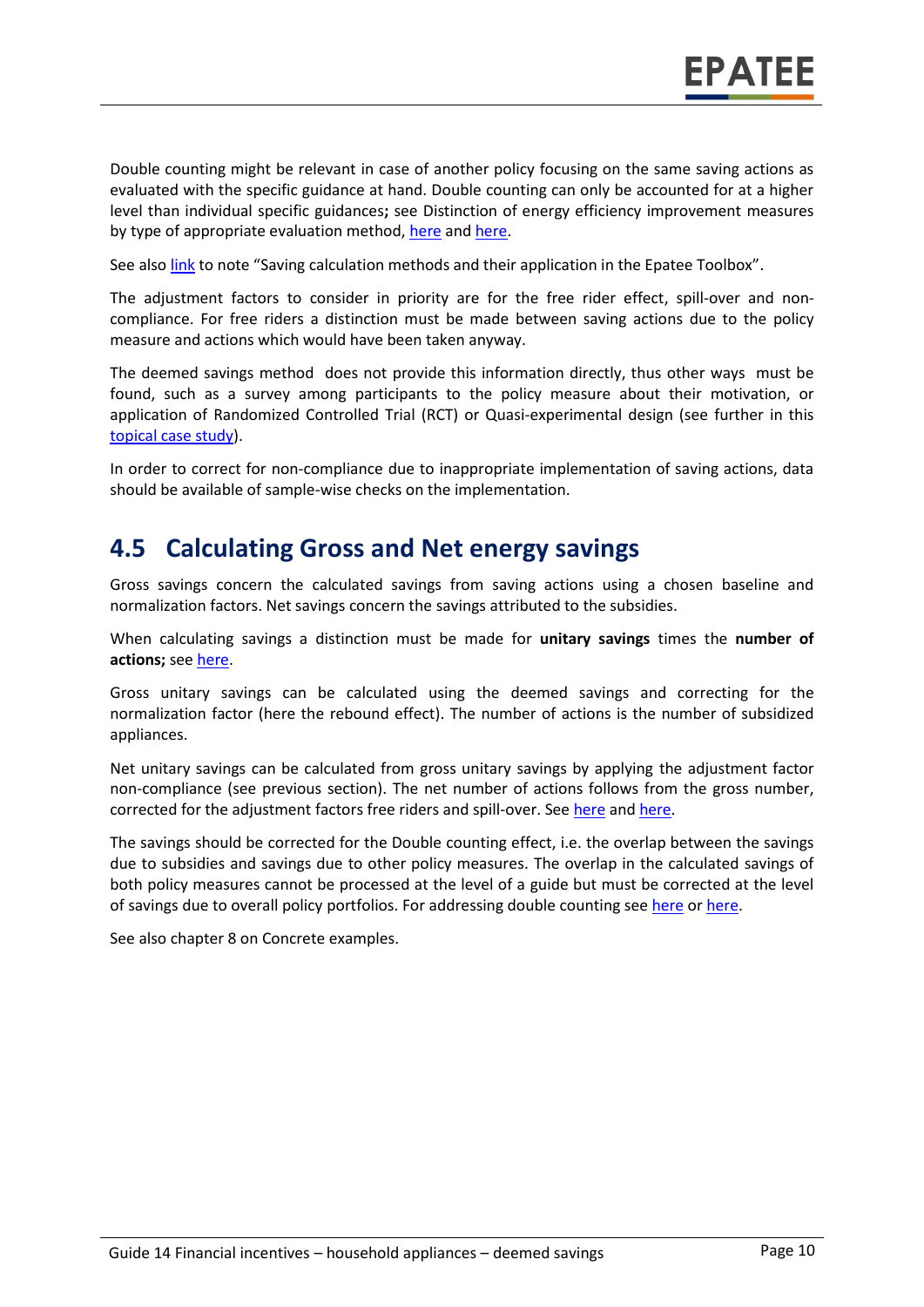# **5 | INPUT AND OUTPUT**

# **5.1 Main data requirements, sources and collection techniques**

Data requirements specified in the table below correspond to the calculation of energy savings, when using the baseline option With/without.

| <b>Calculation subject</b>                                                                | <b>Data requirements</b>                                                                                                                                                                                                                                                                                                        | Possible data sources and<br>collection techniques                                                                                          |
|-------------------------------------------------------------------------------------------|---------------------------------------------------------------------------------------------------------------------------------------------------------------------------------------------------------------------------------------------------------------------------------------------------------------------------------|---------------------------------------------------------------------------------------------------------------------------------------------|
| <b>Unitary Energy</b><br>consumption                                                      | Energy consumption of appliances per<br>label class<br>Long enough measurement periods<br>(for more details about measurement<br>requirements, see for example Mort 2017)<br>Representativeness of the samples used<br>for the measurements<br>(for more details about sampling issues,<br>see for example Khawaja et al. 2017) | Data from manufacturers<br>Data from countries that use<br>Deemed Savings for such<br>appliances                                            |
| Normalization<br>factors affecting<br>energy consumption                                  | Rebound effect<br>Identifying the data or indicators that can<br>be used to apply normalization factors (e.g.<br>for weather conditions)<br>Representativeness of the data collected                                                                                                                                            | Survey on behaviour when<br>using more efficient<br>appliances<br>Literature research about<br>rebound effects for specific<br>technologies |
| <b>Adjustment factors</b><br>Free riders<br>Non-compliance                                | Fraction of free riders; degree of non-<br>compliance                                                                                                                                                                                                                                                                           | Free riders: surveys; non-<br>compliance: measurements                                                                                      |
| Primary energy<br>factors applied (for<br>conversion from<br>final to primary<br>savings) | Primary energy factor for electricity                                                                                                                                                                                                                                                                                           | <b>National statistics</b>                                                                                                                  |
| Number of actions                                                                         | Number of appliances sold with subsidy<br>Market (and stock, when relevant) data at<br>least disaggregated per energy class                                                                                                                                                                                                     | Data from the subsidy<br>scheme<br>Sales data, stock modelling,<br>market surveys or analysis                                               |
| <b>Operating hours</b>                                                                    | Hours of usage per appliance                                                                                                                                                                                                                                                                                                    | Surveys                                                                                                                                     |

#### **Data issues when evaluating net energy savings**

The main good practice to ensure the feasibility and reliability of the evaluation of net energy savings is to think about the method to be used when designing (or revising) the subsidy scheme.

Experience indeed shows that unless the data collection has been planned in advance, it will be very costly, time-consuming or even impossible to collect the data required to apply most of the methods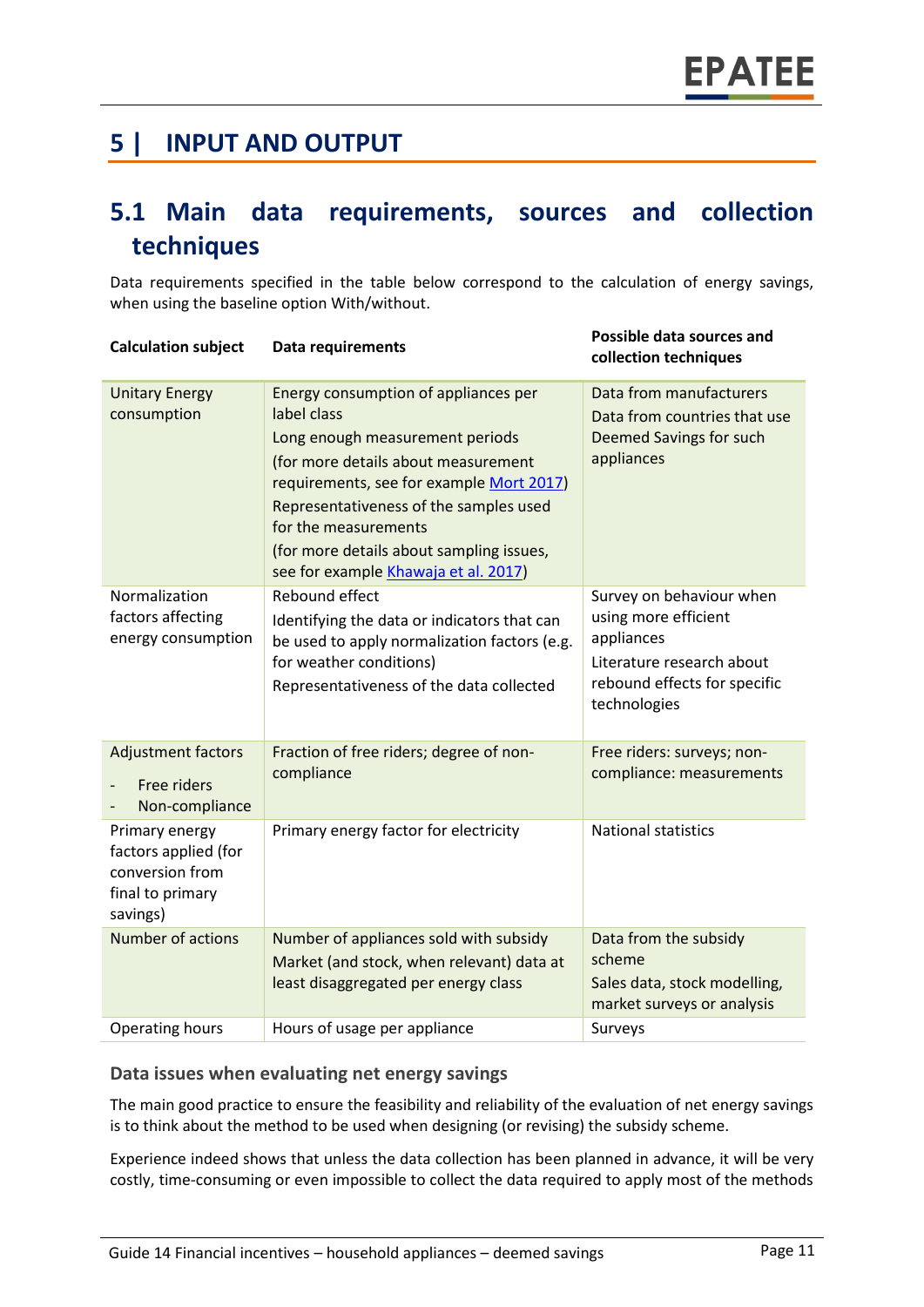that can be used to evaluate net energy savings. Which makes that in practice, using surveys will remain the only option possible (or considered feasible).

The main challenges when using surveys are:

- to achieve a high answer rate, in order to limit sampling bias;
- to use question phrasing that can limit the risk of bias in the answers.

For more details about the evaluation of net energy savings, see thi[s topical case study.](https://www.epatee-toolbox.eu/wp-content/uploads/2018/10/epatee_topical_case_study_evaluating_net_energy_savings.pdf)

When dealing with subsidies, one approach to evaluate net savings can be to use as baseline a scenario that is assumed to represent how the market would have evolved in the absence of the subsidies (e.g. by extrapolating previous market trends). This usually requires detailed stock modelling and market analysis, which can be challenging. Especially if disaggregated data (at least per energy class) about appliances in the stock and sales on the market are not easily available. Disaggregated sales data are often costly to acquire.

The classical data sources for sales or market data (mostly based on market surveys) have a time lag of one year or more. New data collection techniques based on data available from the web (e.g. manufacturers' and retailers' websites, web-market places) can have much shorter delays, even close to real-time monitoring. For more details, see for example [\(Enervee 2014;](https://superefficient.org/publications/recent-and-historical-product-energy-efficiency-and-life-cycle-cost-improvement-in-swedish-appliance-markets) [Bennich et al. 2017\)](https://www.eceee.org/library/conference_proceedings/eceee_Summer_Studies/2017/7-appliances-products-lighting-and-ict/using-webcrawler-techniques-for-improved-market-surveillance-new-possibilities-for-compliance-and-energy-policy/).

With the number of efficient appliances sold and their energy saved compared to the baseline with minimum efficiency standards, the gross savings can be calculated. To get to the net savings, that is savings that can be attributed to the subsidy, data on free-ridership are needed.

#### **Data issues with the additional method**

For possible other methods with different data demands see the section on alternatives for the chosen method.

#### **5.2 Energy savings in final terms or in primary terms**

Energy savings can be expressed in final terms or in primary terms. See definitions about primary and final energy [here.](https://www.epatee-toolbox.eu/wp-content/uploads/2018/10/Definitions-and-typologies-related-to-energy-savings-evaluation.pdf)

The deemed savings method can calculate savings in final energy terms. It can also calculate savings in primary terms provided that savings at end-users are calculated for each energy carrier apart, and primary factors are available to convert the savings in final terms to savings in primary terms.

When dealing with energy savings from appliances, energy savings will usually be calculated separately for each type of appliances, therefore easily providing energy savings per type of energy carrier.

Most of the households appliances use electricity. If the energy savings calculated over the lifetime of the appliances (see below), then it is important to clarify if the primary factor used for electricity in the calculations takes into account the likely changes in the electricity mix over the period (e.g. due to the increase in the share of renewable energy sources), or if the current primary factor is used for all years.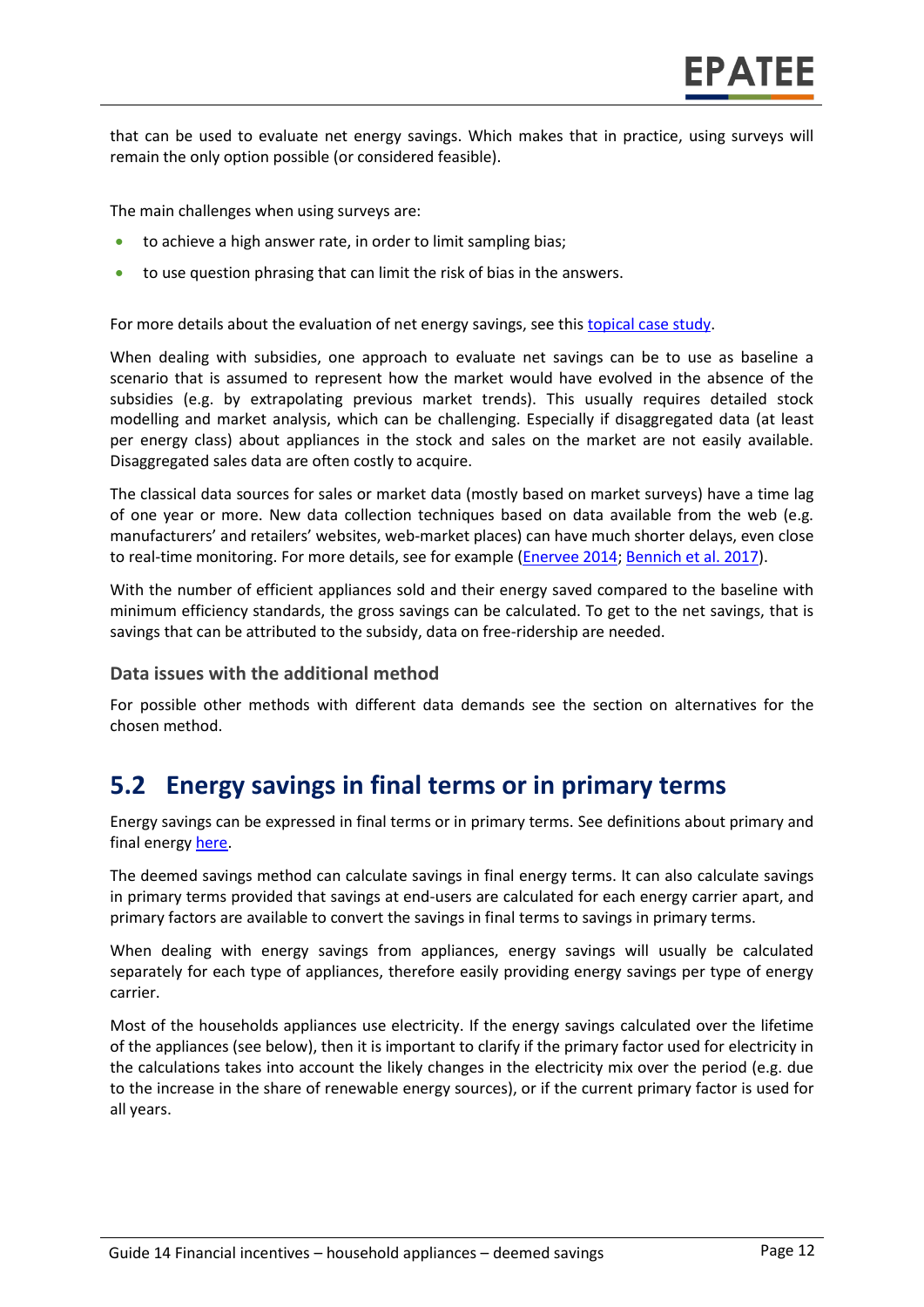# **5.3 Energy savings over time**

Implemented saving actions in a year lead to savings over a number of consecutive years. E.g. a more efficient boiler can save gas over its lifetime of about 15 years and more efficient computers up to 5 years. Energy savings can be calculated in different metrics in terms of time reference, for example: year-to-year, annual, cumulated annual, cumulative. See the definition[s here.](https://www.epatee-toolbox.eu/wp-content/uploads/2018/10/Definitions-and-typologies-related-to-energy-savings-evaluation.pdf)

The calculated yearly savings concern the savings of all new saving actions in that year. In this approach only data for the savings in the chosen year are needed.

Adding up the yearly savings over a period, provided that earlier saving actions are still delivering savings, leads to cumulative savings. For the cumulative savings data are needed for the whole period.

Another cumulative approach, to be applied for the EED, is to multiply the (new) savings in a year with the number of years up to a target year and sum this result with that for all other years up to the target year. This cumulative approach stimulates early saving actions, as these count more times to the target than later actions. However, it should be noted that energy savings from appliances bought due to subsidy which fall under the Ecodesign regulations are not eligible to EED article 7. Only savings above the minimum energy performance levels set in Ecodesign regulations can be eligible (hence appliances that are bought due to a subsidy that are above the Ecodesign).

Finally, savings from a saving action can be discounted and summed up over the lifetime of the action See link [here.](https://www.epatee-toolbox.eu/wp-content/uploads/2018/10/Definitions-and-typologies-related-to-energy-savings-evaluation.pdf)

The deemed savings method can provide yearly savings of new saving actions in that year. It can also provide cumulative savings provided that data are available over a period.

Cumulative savings according to the Energy Efficiency Directive can be provided when the lifetimes of savings actions are known, and when correcting for the existing EU standard of Ecodesign, as only the additional savings may be counted.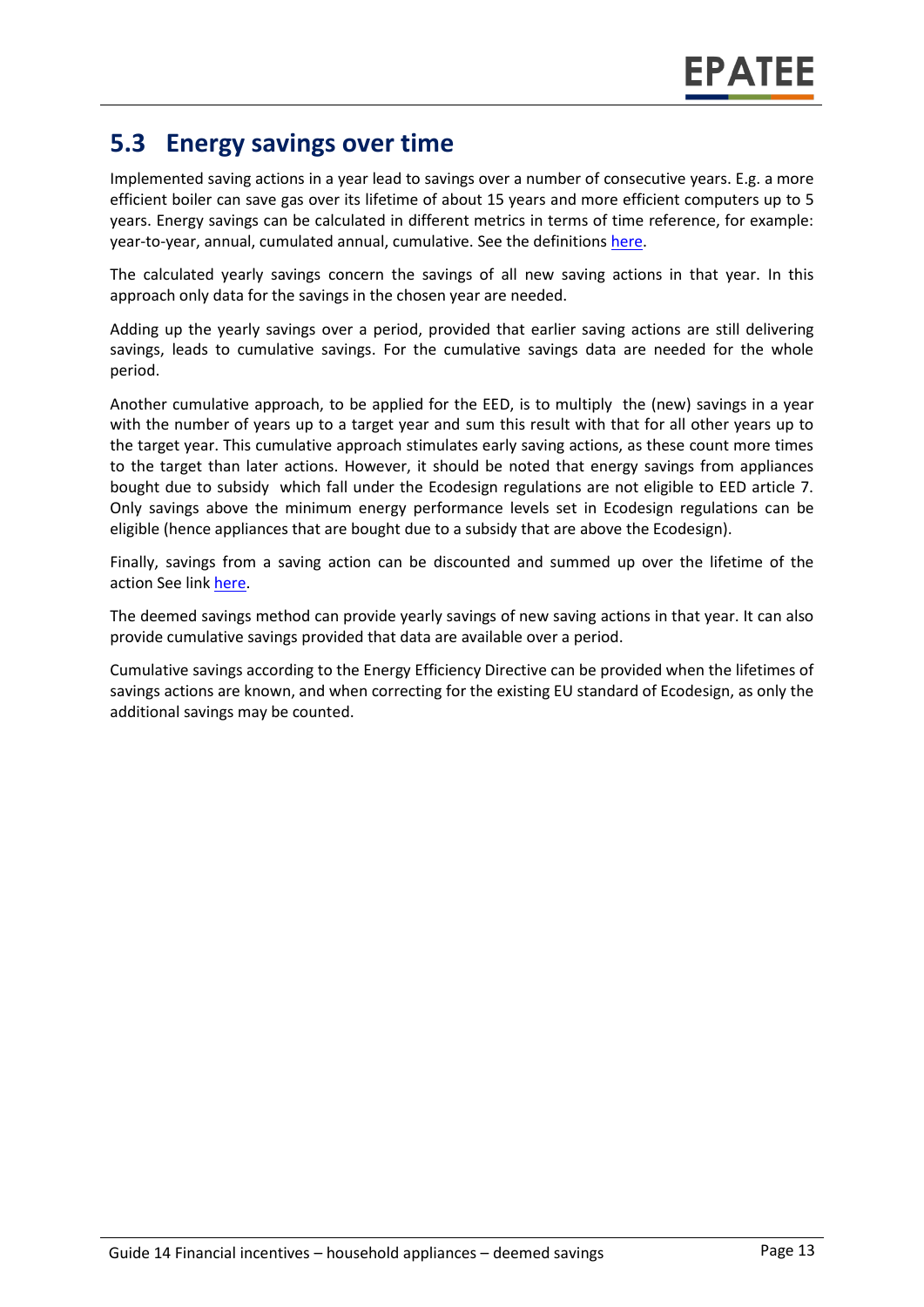# **6 | ALTERNATIVE FOR CHOSEN METHOD**

## **6.1 Alternatives for the chosen method**

Often other savings calculation methods can be applied as well, although they will all have pros and cons regarding various aspects dealt with in preceding sections.

The table below presents the pros and cons of the chosen method for evaluating subsidies for household appliances, and for commonly used alternative methods for the same combination of policy measure and sector.

| <b>Type of method</b>     | <b>Pros</b>                                                                                                                                                                                                                                            | Cons                                                                                                                                                                                                                                                                              |
|---------------------------|--------------------------------------------------------------------------------------------------------------------------------------------------------------------------------------------------------------------------------------------------------|-----------------------------------------------------------------------------------------------------------------------------------------------------------------------------------------------------------------------------------------------------------------------------------|
| Deemed savings            | Relatively easy, less corrections<br>needed                                                                                                                                                                                                            | Not very precise with regard to<br>unitary savings (which old<br>versus which new?) and with<br>regard to the number of more<br>efficient appliances                                                                                                                              |
| <b>Stock modelling</b>    | Gives a complete picture of the<br>composition of the appliance<br>stock with regard to efficiency<br>in any year                                                                                                                                      | Needs more data                                                                                                                                                                                                                                                                   |
| <b>Direct Measurement</b> | High accuracy for the data on<br>energy consumption<br>Data that reflects actual use of<br>the appliances (if on-site<br>measurements; not for<br>laboratory tests)<br>Possibility to identify non-<br>compliance (especially for<br>laboratory tests) | <b>Expensive and time-consuming</b><br>Difficult to obtain data that are<br>representative of the whole<br>market or stock of appliances.<br>Complementary methods<br>needed to assess the number<br>of actions (and market shares<br>at least disaggregated per<br>energy class) |

#### **Stock modelling**

The stock model shows the composition of the stock of appliances, with respect to characteristics such as energy efficiency, over time. Each year a number of appliance owners (participants) replace their old appliances with certain electricity consumption for new appliances belonging to different efficiency classes. A set of (deemed) unitary savings figures is defined for the different old-to-new replacements. The choice for an appliance from a certain efficiency class will depend on e.g. a financial incentive, such as a subsidy.

For past years, the total number and energy label class of appliances are based on observed yearly data about new appliances and discarded appliances (per type). For future years, the changes in the appliance stock are based on scenario data, such as population data, incomes, household composition and purchasing behaviour.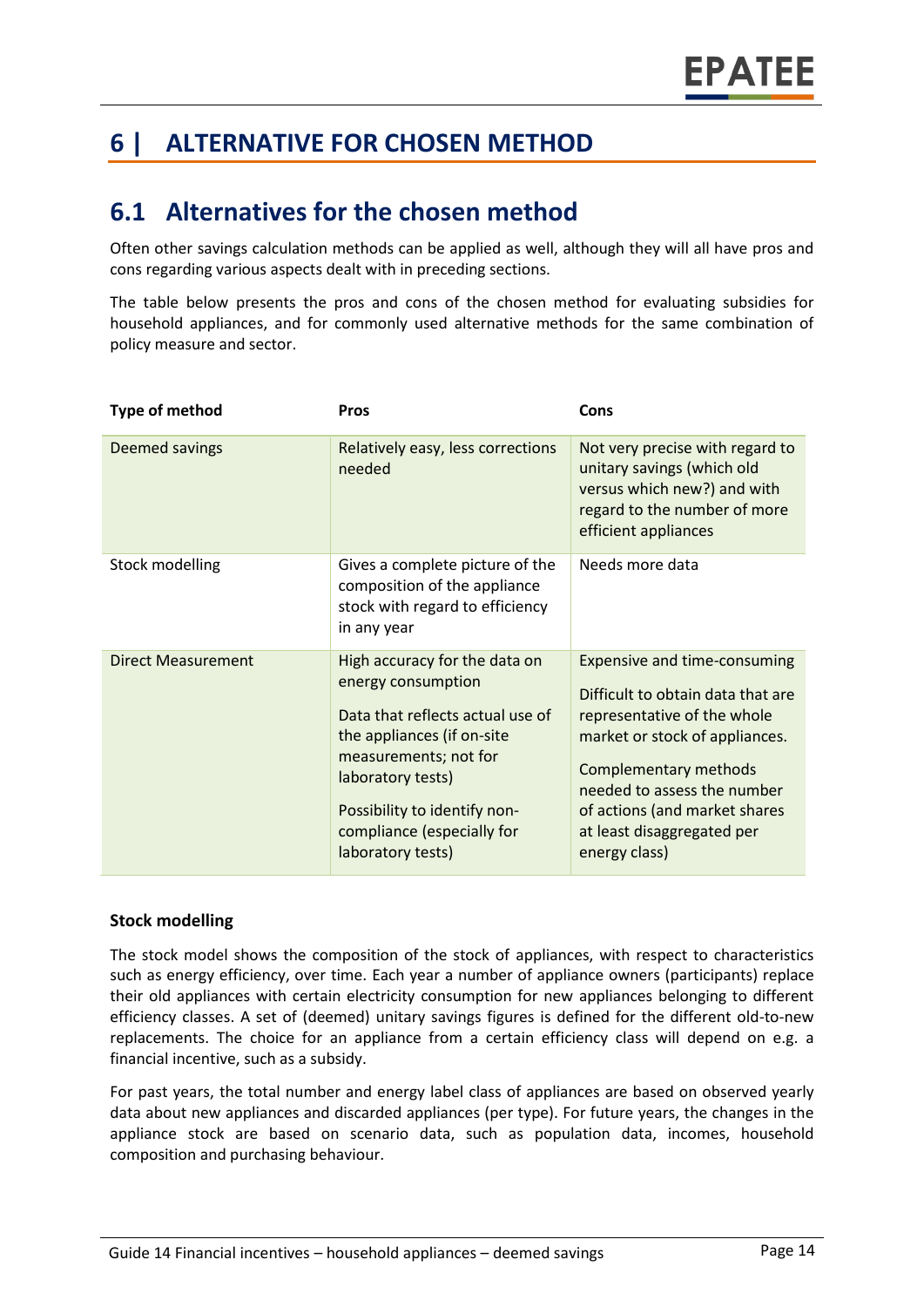To evaluate the effect of appliance subsidies, a **reference situation** is constructed in which the subsidy measures are not present. The result is a change in the number of appliances with different efficiency levels, which translates into numbers for all old-to-new replacements. Combined with the set of deemed savings per action, this results in the **total ex-ante savings**.

In the **ex-ante evaluation** of subsidies, another stock is constructed including the effects of the subsidy. The result is a larger change in the number of more efficient appliances, and thus more saving actions and/or larger deemed savings per action. Comparing this to the reference savings leads to the **total ex-ante savings**.

In the **ex-post evaluation** of the purchase subsidies, the actual stock is based on observed data. Comparison with the reference situation provides the actual number of saving actions. Combined with deemed savings per action this results in the actual number of actions and the **total ex-post savings**.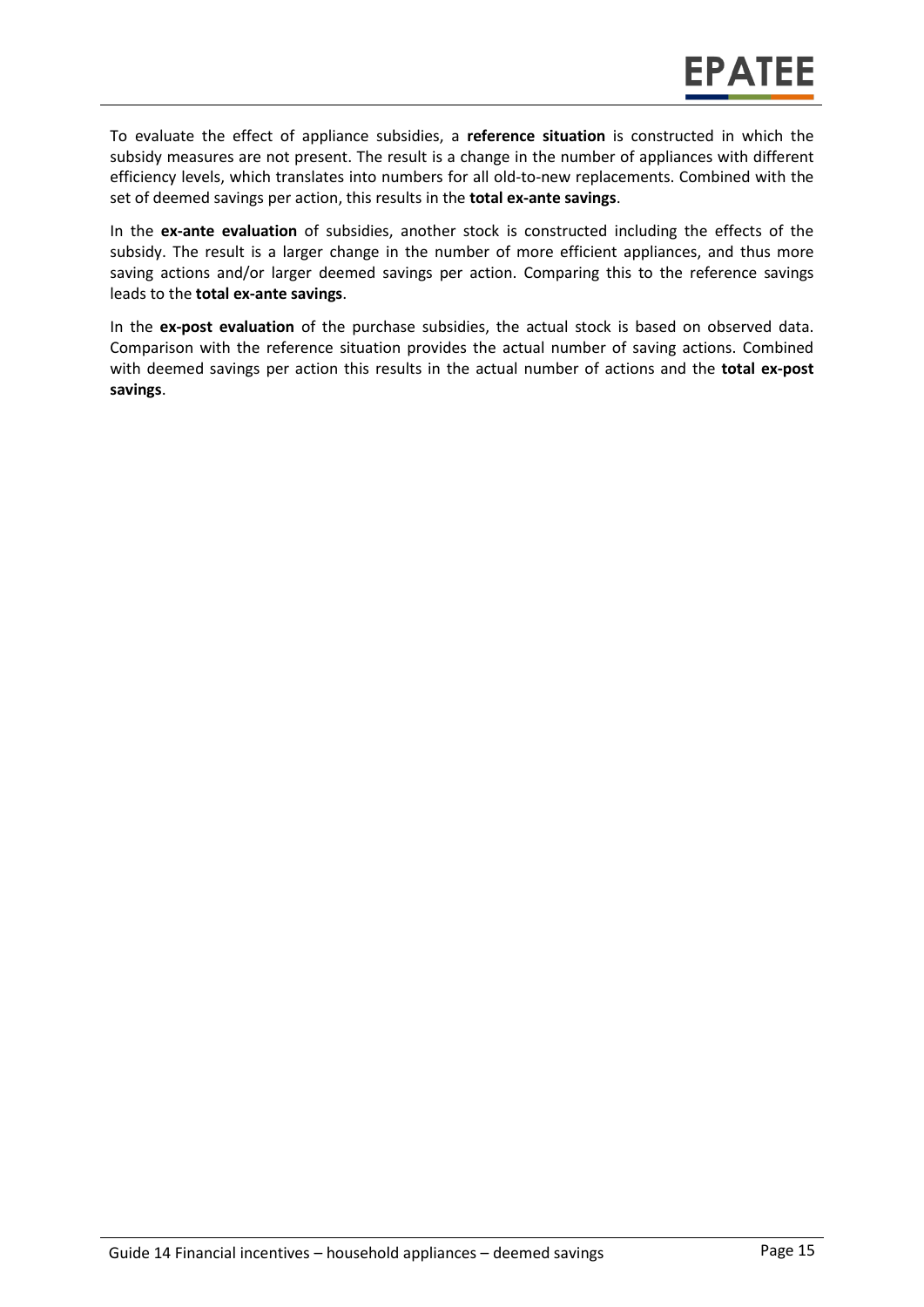# **7 | ADDITIONAL EVALUATION RESULTS**

# **7.1 Calculating avoided CO<sup>2</sup> emissions**

Avoided  $CO<sub>2</sub>$  emissions can be evaluated from the energy savings by applying emission factors. Four key aspects are to be taken into account when choosing the emission factor(s):

- 1) Emission factors vary according to the **energy type**, so the data about energy savings need to be available per energy type.
- 2) Emission factors for a given type of energy **can vary over time** (especially for **electricity**).
- 3) Emission factors can take into account:
	- a. **Direct emission factors**: that take into account the emissions generated when producing the energy used;
	- b. **Lifecycle emission factors**: that take into account all the emissions generated from the extraction of the energy resources up to the dismantling of the energy plant.

Due to the differences that the choice of emission factor(s) can induce, it is important to document what emission factor(s) has(have) been used.

It is important to document what emission factor is used for electricity, as there can be different ways to calculate this emission factor. For example, averaging the emissions over the whole annual electricity production, or taking into account that the electricity mix can be different according to the time of the day or the season, due to differences in the load curve and availability of capacities per type of electricity source. This latter approach can be used to define emission factors specific to each end-use, calculating the emission factor based on the load curve of the end-use.

The reduction in  $CO<sub>2</sub>$ -emissions can be calculated from the savings with an emission factor for electricity that takes into account the different inputs of power production. The actual factor to be applied can vary, depending on saving action(s) and sector, year of implementation, policy considerations and etcetera, see for exampl[e here.](https://www.researchgate.net/publication/222601305_Evaluation_of_methods_used_to_determine_realized_energy_savings)

The avoided emission of **other greenhouse gases** due to energy savings are not taken into account here, as these emissions (and more specifically their reductions) are generally negligible compared to CO<sup>2</sup> (apart from policy measures targeting the agriculture sector).

**IPCC** (Intergovernmental Panel on Climate Change) provides a **[detailed database](https://www.ipcc-nggip.iges.or.jp/EFDB/main.php) of peer-reviewed emission factors.**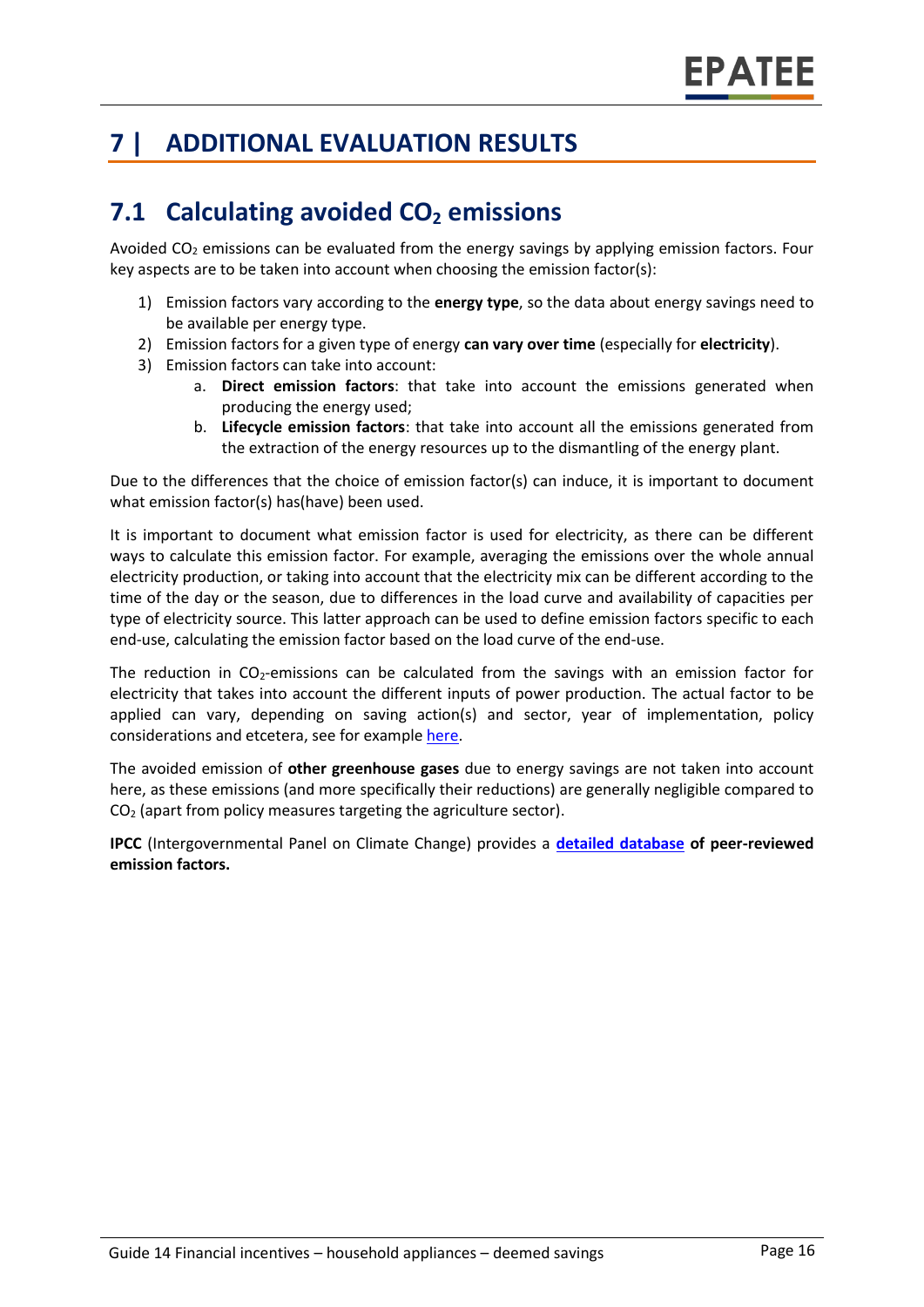# **7.2 Calculating cost-effectiveness**

Cost-effectiveness is the **ratio between costs** to achieve energy savings and the **amount of savings and possibly other benefits**.

A distinction can be made according to the point of view adopted to assess cost-effectiveness:

- Cost-effectiveness for the end-user or participant
- Cost-effectiveness for society at large
- Cost-effectiveness for the party that takes responsibility for saving targets (government or actor with an Energy Efficiency Obligation)

See furthe[r here.](https://epatee.eu/reports)

The calculation of cost-effectiveness for end-users demands, apart from the savings, data on:

- investments made, subsidies on investments, interest rates, lifetimes of the saving actions per type of appliance
- energy prices (including taxes) and discount factors per type of end-user.

In the case of electric appliances, the purchase price after subsidy can be compared with the expected avoided costs of electricity.

For cost-effectiveness from a societal viewpoint no account is taken of subsidies and taxes, energy prices concern world market price, and a lower value of the discount factors is valid. The subsidies in this case can be compared with the avoided costs of imported fuels for electricity generation.

# **7.3 Calculating other co-benefits**

Possible co-benefits from saving energy concern:

- Extra employment
- Reduction of energy poverty
- Other emission reductions ( $NO<sub>x</sub>$ ,  $SO<sub>2</sub>$ , fine particles, etc.)
- Better indoor climate
- Reduced dependency on (insecure) energy import
- Social inclusion of energy poor groups

The following co-benefits are regarded as most relevant and/or feasible to calculate in conjunction to this guide (see table)

The calculation of the co-benefits is explained in the references.

| Type of co-benefits       | Why it can be relevant (and<br>for whom) | References where more details can be<br>found |
|---------------------------|------------------------------------------|-----------------------------------------------|
| Reduced energy<br>poverty | Relevant for poorer<br>households        |                                               |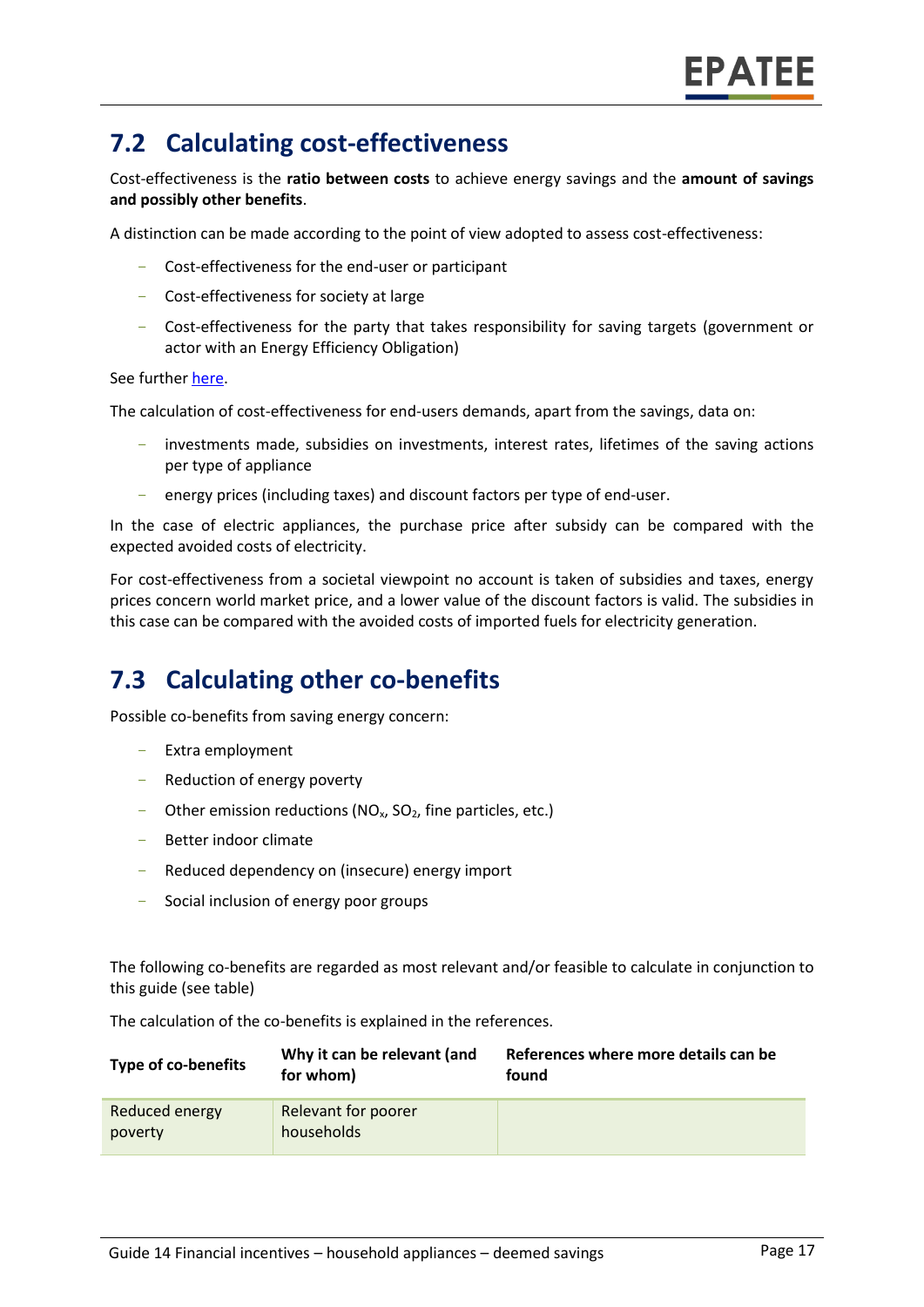

# **7.4 Other aspects of importance**

No other aspects need to be addressed.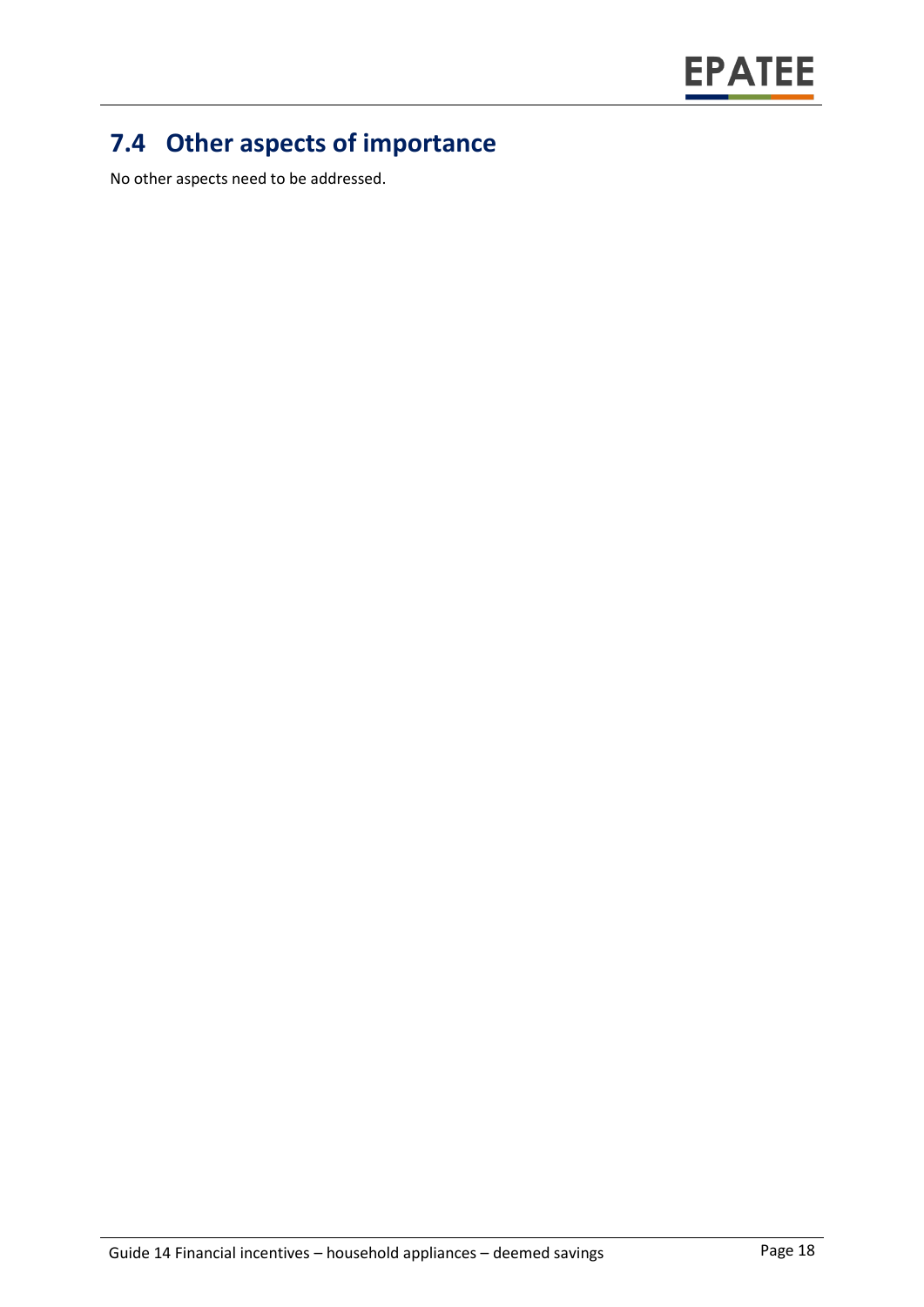# **8 | CONCRETE EXAMPLES**

A study by VHK describes the effect on residential energy consumption as a result of the introduction of energy labels related to the Ecodesign directive. It is thanks to more efficient appliances for cleaning, cooling and lighting that electricity consumption went down despite an increase in ownership levels. See Further reading for the reference.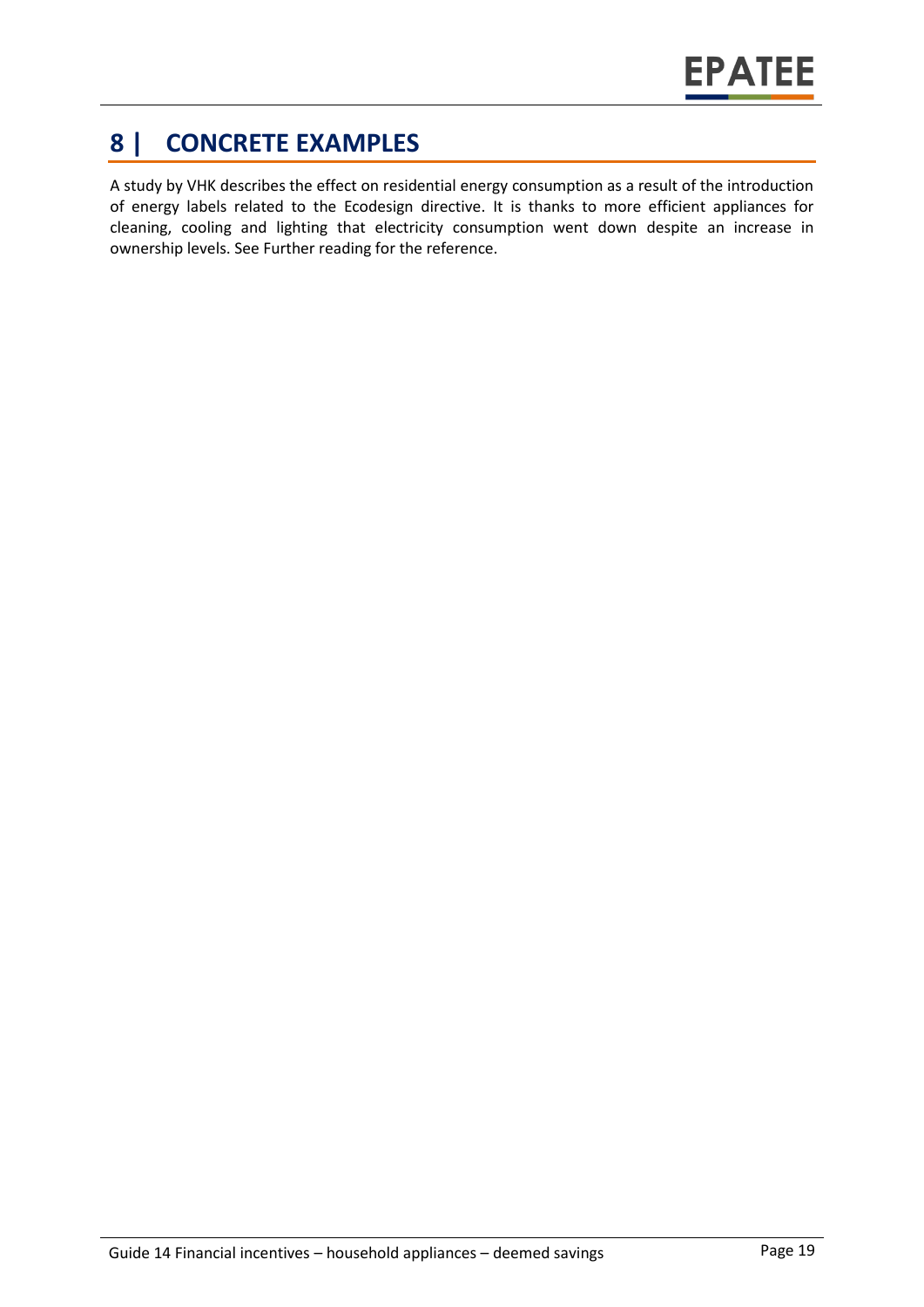# **9 | FURTHER READING**

#### **About the deemed savings method**

- Bennich, P., Stengard, L. , Christensen, S.F., Hartikainen, T., Mogensen, K. & Fjordbak Larsen, T. (2017). Using webcrawler techniques for improved market surveillance – new possibilities for compliance and energy policy. Proceedings of the ECEEE 2017 Summer Study, 1633-1642. [https://www.eceee.org/library/conference\\_proceedings/eceee\\_Summer\\_Studies/2017/7](https://www.eceee.org/library/conference_proceedings/eceee_Summer_Studies/2017/7-appliances-products-lighting-and-ict/using-webcrawler-techniques-for-improved-market-surveillance-new-possibilities-for-compliance-and-energy-policy/) [appliances-products-lighting-and-ict/using-webcrawler-techniques-for-improved-market](https://www.eceee.org/library/conference_proceedings/eceee_Summer_Studies/2017/7-appliances-products-lighting-and-ict/using-webcrawler-techniques-for-improved-market-surveillance-new-possibilities-for-compliance-and-energy-policy/)[surveillance-new-possibilities-for-compliance-and-energy-policy/](https://www.eceee.org/library/conference_proceedings/eceee_Summer_Studies/2017/7-appliances-products-lighting-and-ict/using-webcrawler-techniques-for-improved-market-surveillance-new-possibilities-for-compliance-and-energy-policy/)
- About surveys and measurement campaigns: Cabrera, D., Bertholet, J.L. & Lachal, B. (2015). Survey of behaviour usage of refrigerators, light bulbs and stand-by in households. Proceedings of EEDAL (Energy Efficiency in Domestic Appliances and Lighting) 2015, 756-770. [https://e3p.jrc.ec.europa.eu/publications/proceedings-](https://e3p.jrc.ec.europa.eu/publications/proceedings-8th-international-conference-energy-efficiency-domestic-appliances-and)[8th-international-conference-energy-efficiency-domestic-appliances-and](https://e3p.jrc.ec.europa.eu/publications/proceedings-8th-international-conference-energy-efficiency-domestic-appliances-and)
- Enervee (2014). Recent and Historical Product Energy Efficiency and Life‐cycle Cost Improvement in Swedish Appliance Markets. January 2014. [https://superefficient.org/publications/recent-and-historical-product-energy-efficiency-and-life](https://superefficient.org/publications/recent-and-historical-product-energy-efficiency-and-life-cycle-cost-improvement-in-swedish-appliance-markets)[cycle-cost-improvement-in-swedish-appliance-markets](https://superefficient.org/publications/recent-and-historical-product-energy-efficiency-and-life-cycle-cost-improvement-in-swedish-appliance-markets)
- Guidance about sampling issues and methods: Khawaja, S., Rushton, J., Keeling, J. (2017). Chapter 11: Sample Design Cross-Cutting Protocol. The Uniform Methods Project: Determining Energy Efficiency Savings for Specific Measures. Prepared for NREL (National Renewable Energy Laboratory), September 2017. <https://www.nrel.gov/docs/fy17osti/68567.pdf>
- About measurement requirements: Mort, D. (2017). Chapter 9: Metering Cross Cutting Protocol. The Uniform Methods Project: Determining Energy Efficiency Savings for Specific Measures. Prepared for NREL (National Renewable Energy Laboratory), September 2017. <https://www.nrel.gov/docs/fy17osti/68565.pdf>

#### **Evaluation questions:**

• Corry Smith, J. (2016). Ex‐Post Impact Evaluations of Appliance Standards and Labelling Programmes: A Global Review of Best Practices and Lessons Learned. Proceedings of IEPPEC 2016. [https://storage.googleapis.com/clasp-siteattachments/IEPPEC-Paper\\_Ex-post-impact](https://storage.googleapis.com/clasp-siteattachments/IEPPEC-Paper_Ex-post-impact-evaluations_Final.pdf)[evaluations\\_Final.pdf](https://storage.googleapis.com/clasp-siteattachments/IEPPEC-Paper_Ex-post-impact-evaluations_Final.pdf)

#### **Relevant case studies**

• [VHK 2008:](file://///vaeadaten/projekte/_2016/16.060_EPATEE/6%20WP4%20-%20Guidance%20and%20support/Onlinetool/PSMC%20Formatting/Originals/docplayer.nl/16189960-Hoofdrapport-definitief-elektrische-apparatuur-in-nederlandse-huishoudens-overzicht-1980-2005-scenario-s-2010-2020.html) Elektrische apparatuur in Nederlandse huishoudens (Electric appliances in Dutch households (Dutch only))